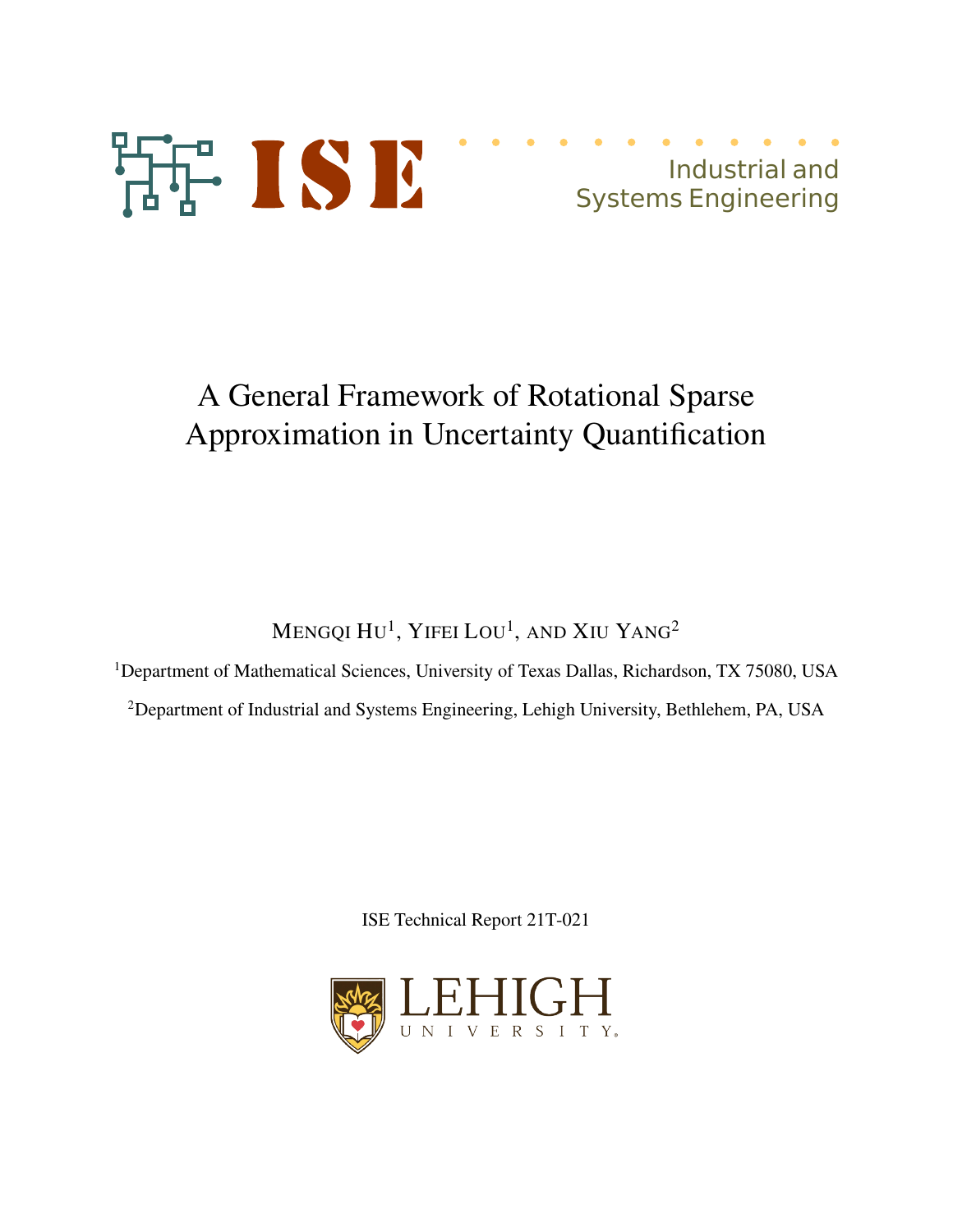## A general framework of rotational sparse approximation in uncertainty quantification

Mengqi Hu<sup>1</sup>, Yifei Lou<sup>2</sup>, and Xiu Yang<sup>\*3</sup>

1,2Department of Mathematical Sciences, University of Texas Dallas, Richardson, TX 75080, USA

<sup>3</sup>Department of Industrial and Systems Engineering, Lehigh University, PA 18015, USA

#### Abstract

This paper proposes a general framework to estimate coefficients of generalized polynomial chaos (gPC) used in uncertainty quantification via rotational sparse approximation. In particular, we aim to identify a rotation matrix such that the gPC expansion of a set of random variables after the rotation has a sparser representation. However, this rotational approach alters the underlying linear system to be solved, which makes finding the sparse coefficients more difficult than the case without rotation. To solve this problem, we examine several popular nonconvex regularizations in compressive sensing (CS) that perform better than the classic  $\ell_1$  approach empirically. All these regularizations can be minimized by the alternating direction method of multipliers (ADMM). Numerical examples show superior performance of the proposed combination of rotation and nonconvex sparse promoting regularizations over the ones without rotation and with rotation but using the convex  $\ell_1$  approach.

keywords: Generalized polynomial chaos, uncertainty quantification, iterative rotations, compressive sensing, alternating direction method of multipliers, nonconvex regularization .

## 1 Introduction

A surrogate model (also known as "response surface") plays an important role in uncertainty quantification (UQ), as it can efficiently evaluate the quantity of interest (QoI) of a system given a set of inputs. Specifically, in parametric uncertainty studies, the input usually refers to a set of parameters in the system, while the QoI can be observables such as mass, density, pressure, velocity, or even a trajectory of a dynamical system. The uncertainty in the system's parameters typically originates from the lack of physical knowledge, inaccurate measurements, etc. Therefore, it is common to treat these parameters as random variables, and statistics, e.g., mean, variance, and the probability density function (PDF) of the QoI with respect to such random parameters are crucial in understanding the behavior of the system.

The generalized polynomial chaos (gPC) expansion [23, 58] is a widely used surrogate model in applied mathematics and engineering studies, which uses orthogonal polynomials associated with measures of the aforementioned random variables. Under some conditions, the gPC expansion converges to the QoI in a Hilbert space as the number of polynomials increases [9, 21, 42, 58]. Both intrusive methods (e.g., stochastic Galerkin) and *non-intrusive* methods (e.g., probabilistic collocation method) [4, 23, 52, 57, 58] have been developed to compute the gPC coefficients. The latter is particularly more desirable to study a complex system, as it does not require to modify the computational models or simulation codes. For example, the gPC coefficients can be calculated based on input samples and corresponding output using least squared fitting, probabilistic collocation method, etc.

<sup>∗</sup>Corresponding author: xiy518@lehigh.edu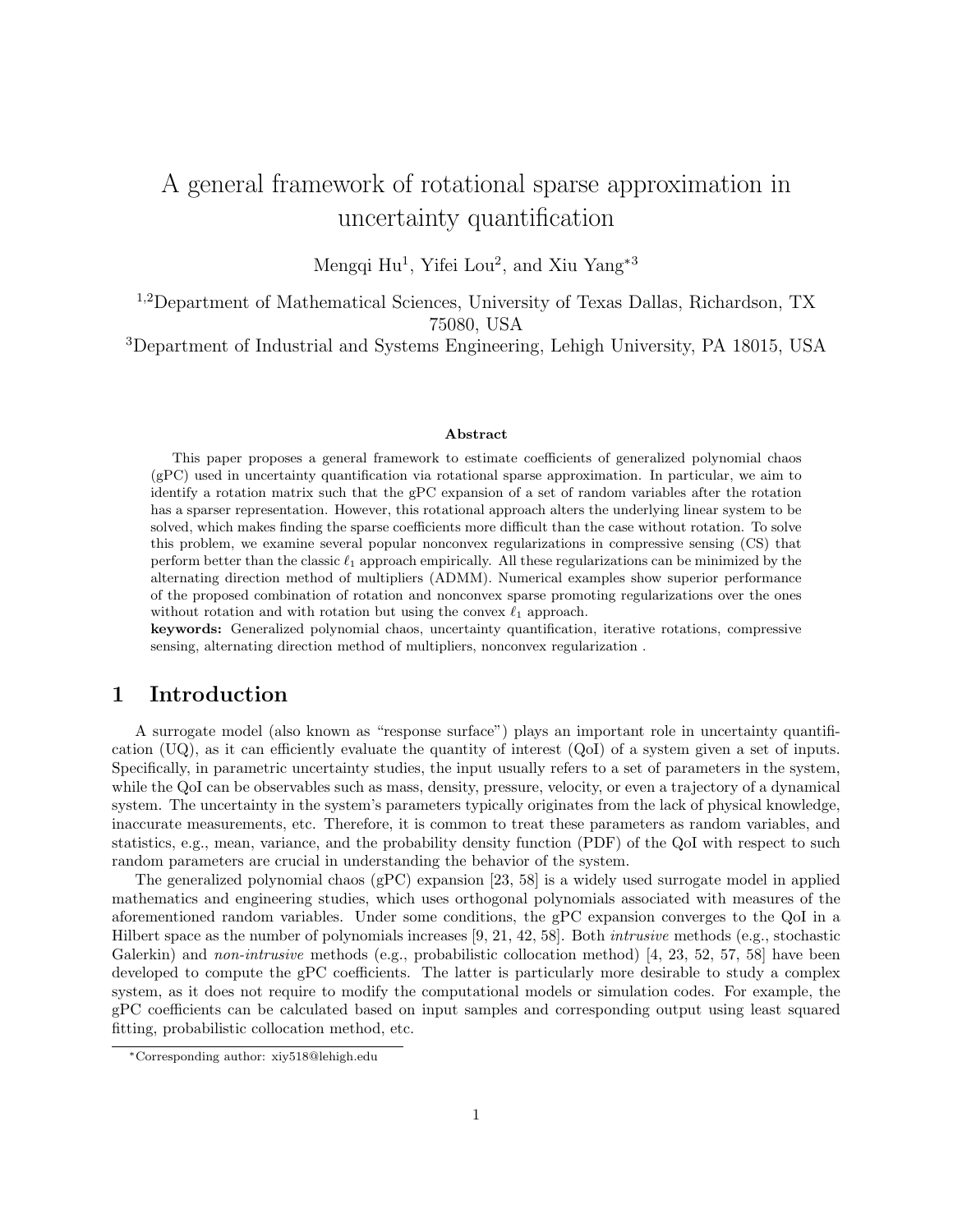However, in many practical problems, it is prohibitive to obtain a large amount of output samples used in the non-intrusive methods, because it is costly to measure the QoI in experiments or to conduct simulations using a complicated model. Consequently, one shall consider an under-determined linear system (matrix), denoted as  $\Psi$ , of size  $M \times N$  with  $M \times N$  (or even  $M \ll N$ ), where M is the size of available output samples and  $N$  is the number of basis functions used in the gPC expansion. When the solution to the under-determined system is sparse, compressive sensing (CS) techniques [8, 10, 11, 19] are effective. Recent studies have shown some success in applying CS to UQ problems [2, 20, 33, 34, 44, 49, 60, 61, 64]. For example, sampling strategies [3, 27, 30, 46] can improve the property of  $\Psi$  to guarantee sparse recovery via the  $\ell_1$  minimization. Computationally, the weighted  $\ell_1$  minimization [1, 13, 43, 47, 64] assigns larger weights to smaller components (in magnitude) of the solution, and hence minimizing the weighted  $\ell_1$  norm leads to a sparser solution than the vanilla  $\ell_1$  minimization does. Besides, adaptive basis selection [3, 6, 16, 28, 29] as well as dimension reduction techniques can be adopted to reduce the number of unknown variables [55, 67] thus improving computational efficiency.

In this paper, we focus on a sparsity-enhancing approach, referred to as iterative rotation [34, 65, 66, 68], that intrinsically changes the structure of a surrogate model to make the gPC coefficients more sparse. However, this method tends to deteriorate properties of  $\Psi$  that are favorable by CS algorithms, e.g., low coherence, which may counteract the benefit of the enhanced sparsity. Since the polynomials in the gPC expansion may not be orthogonal after the rotation of the random variables, the coherence of  $\Psi$  may not converges to zero asymptotically, leading to an amplified coherence after the rotation. To remedy this drawback, we innovatively combine the iterative rotation technique with a class of nonconvex regularizations to improve the efficiency of CS-based UQ methods. Specifically, our new approach uses rotations to increase the sparsity while taking advantages of the nonconvex formalism for dealing with a matrix  $\Psi$  that is highly coherent. In this way, we leverage the advantages of both methods to exploit information from limited samples of the QoI more efficiently and to construct gPC expansions more accurately. Main contributions of this work are two-fold. On one hand, we propose a unified and flexible framework that combines iterative rotation and sparse recovery together with an efficient algorithm. On the other hand, we empirically validate a rule of thumb in CS that nonconvex regularizations often lead to better performance compared to the convex approach.

The rest of the paper is organized as follows. We briefly review gPC, CS, and rotational CS in 2. We describe the combination of sparse signal recovery and rotation matrix estimation in 3. 4 devotes to numerical examples, showing that the proposed approach significantly outperforms the state-of-the-art. Finally, conclusions are given in 5.

## 2 Prior works

In this section, we briefly review gPC expansions, useful concepts in CS, and our previous work [65, 68] on the rotational CS for gPC methods.

#### 2.1 Generalized polynomial chaos expansions

We consider a QoI u that depends on location x, time t and a set of random variables  $\xi$  with the following gPC expansion:

$$
u(\boldsymbol{x},t;\boldsymbol{\xi}) = \sum_{n=1}^{N} c_n(\boldsymbol{x},t)\psi_n(\boldsymbol{\xi}) + \varepsilon(\boldsymbol{x},t;\boldsymbol{\xi}),
$$
\n(1)

where  $c_n(\mathbf{x}, t) = \mathbb{E}\{u(\mathbf{x}, t; \boldsymbol{\xi})\psi_n(\boldsymbol{\xi})\}\$ and  $\varepsilon$  denotes the truncation error. Here,  $\{\psi_n\}_{n=1}^N$  are orthonormal with respect to the measure of  $\xi$ , i.e.,

$$
\int_{\mathbb{R}^d} \psi_i(\boldsymbol{x}) \psi_j(\boldsymbol{x}) \rho_{\boldsymbol{\xi}}(\boldsymbol{x}) \mathrm{d}\boldsymbol{x} = \delta_{ij}, \tag{2}
$$

where  $\rho_{\xi}(x)$  is the PDF of  $\xi$ ,  $\delta_{ij}$  is the Kronecker delta function, and we usually set  $\psi_1(x) \equiv 1$ . We study systems relying on d-dimensional i.i.d. random variables  $\xi = (\xi_1, \ldots, \xi_d)$  and the gPC basis functions are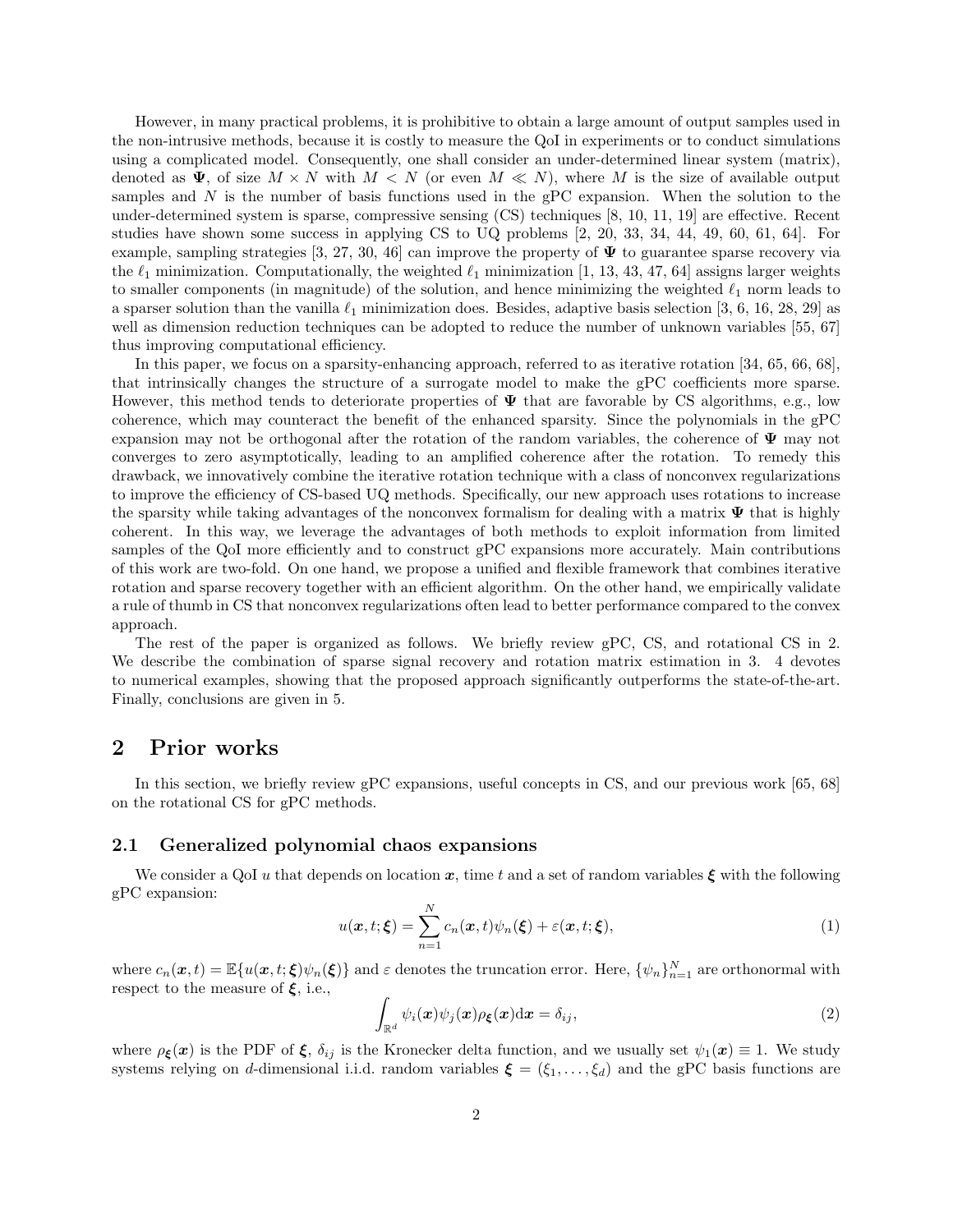constructed by tensor products of univariate orthonormal polynomials associated with  $\xi_i$ . Specifically for a multi-index  $\boldsymbol{\alpha} = (\alpha_1, \ldots, \alpha_d)$  with each  $\alpha_i \in \mathbb{N} \cup \{0\}$ , we set

$$
\psi_{\alpha}(\xi) = \psi_{\alpha_1}(\xi_1)\psi_{\alpha_2}(\xi_2)\cdots\psi_{\alpha_d}(\xi_d),\tag{3}
$$

where  $\psi_{\alpha_i}$  are univariate orthonormal polynomial of degree  $\alpha_i$ . For two different multi-indices  $\alpha = (\alpha_1, \dots, \alpha_d)$ and  $\boldsymbol{\beta} = (\beta_1, \cdots, \beta_d)$ , we have

$$
\int_{\mathbb{R}^d} \psi_{\alpha}(x) \psi_{\beta}(x) \rho_{\xi}(x) dx = \delta_{\alpha\beta} = \delta_{\alpha_1\beta_1} \delta_{\alpha_2\beta_2} \cdots \delta_{\alpha_d\beta_d},
$$
\n(4)

with  $\rho_{\xi}(x) = \rho_{\xi_1}(x_1)\rho_{\xi_2}(x_2)\cdots\rho_{\xi_d}(x_d)$ . Typically, a pth order gPC expansion involves all polynomials  $\psi_{\alpha}$ satisfying  $|\alpha| \leq p$  for  $|\alpha| = \sum_{i=1}^{d} \alpha_i$ , which indicates that a total number of  $N = \binom{p+d}{d}$  polynomials are used in the expansion. For simplicity, we reorder  $\alpha$  in such a way that we index  $\psi_{\alpha}$  by  $\psi_n$ , which is consistent with Eq.  $(1)$ .

In this paper, we focus on time independent problems, in which the gPC expansion at a fixed location  $x$ is given by

$$
u(\xi^q) = \sum_{n=1}^{N} c_n \psi_n(\xi^q) + \varepsilon(\xi^q), \quad q = 1, 2, \cdots, M,
$$
 (5)

where each  $\xi^q$  is a sample of  $\xi$ , e.g,  $\xi^1 = (\xi_1^1, \dots, \xi_d^1)$ , and M is the number of samples. We rewrite the above expansion in terms of the matrix-vector notation, i.e.,

$$
\Psi c = u - \varepsilon, \tag{6}
$$

where  $\mathbf{u} = (u^1, \dots, u^M)^\mathsf{T}$  is a vector of output samples,  $\mathbf{c} = (c_1, \dots, c_N)^\mathsf{T}$  is a vector of gPC coefficients,  $\Psi$ is an  $M \times N$  matrix with  $\Psi_{ij} = \psi_j(\xi^i)$ , and  $\varepsilon = (\varepsilon^1, \dots, \varepsilon^M)^T$  is a vector of errors with  $\varepsilon^q = \varepsilon(\xi^q)$ . We are interested in identifying sparse coefficients  $\mathbf{c} = (c_1, \dots, c_N)^\mathsf{T}$  among the solutions of an under-determined system with  $M < N$  in (6), which is the focus of compressive sensing [12, 17, 22].

#### 2.2 Compressive sensing

We review the concept of *sparsity*, which plays an important role in error estimation for solving the under-determined system (6). The number of non-zero entries of a vector  $\mathbf{c} = (c_1, \ldots, c_N)$  is denoted by  $\|\mathbf{c}\|_0$ . Note that  $\|\cdot\|_0$  is named the " $\ell_0$  norm" in [17], although it is not a norm nor a semi-norm. The vector c is called s-sparse if  $||c||_0 \leq s$ , and it is considered a sparse vector if  $s \ll N$ . Few practical systems have truly sparse gPC coefficients, but rather *compressible*, i.e., only a few entries contributing significantly to its  $\ell_1$  norm. To this end, a vector  $c_s$  is defined as the best s-sparse approximation which is obtained by setting all but the s-largest entries in magnitude of  $c$  to zero, and subsequently,  $c$  is regarded as sparse or compressible if  $\|c - c_s\|_1$  is small for  $s \ll N$ .

In order to find a sparse vector  $\boldsymbol{c}$  from (6), one formulates the following problem,

$$
\hat{\mathbf{c}}_0 = \arg\min_{\mathbf{c}} \frac{1}{2} \|\mathbf{\Psi}\mathbf{c} - \mathbf{u}\|_2^2 + \lambda \|\mathbf{c}\|_0, \tag{7}
$$

where  $\lambda$  is a positive parameter to be tuned such that  $\|\Psi\hat{c}_0-\bm{u}\|_2 \leq \epsilon$ . As the  $\ell_0$  minimization (7) is NP-hard to solve [41], one often uses the convex  $\ell_1$  norm to replace  $\ell_0$ , i.e.,

$$
\hat{c}_1 = \arg\min_{c} \frac{1}{2} ||\Psi c - u||_2^2 + \lambda ||c||_1.
$$
\n(8)

A sufficient condition of the  $\ell_1$  minimization to exactly recover the sparse signal was proved based on the restricted isometry property (RIP) [11]. Unfortunately, RIP is numerically unverifiable for a given matrix [5, 53]. Instead, a computable condition for  $\ell_1$ 's exact recovery is *coherence*, which is defined as

$$
\mu(\Psi) = \max_{i \neq j} \frac{|\langle \psi_i, \psi_j \rangle|}{\|\psi_i\| \|\psi_j\|}, \quad \text{with } \Psi = [\psi_1, \cdots, \psi_N].
$$
\n(9)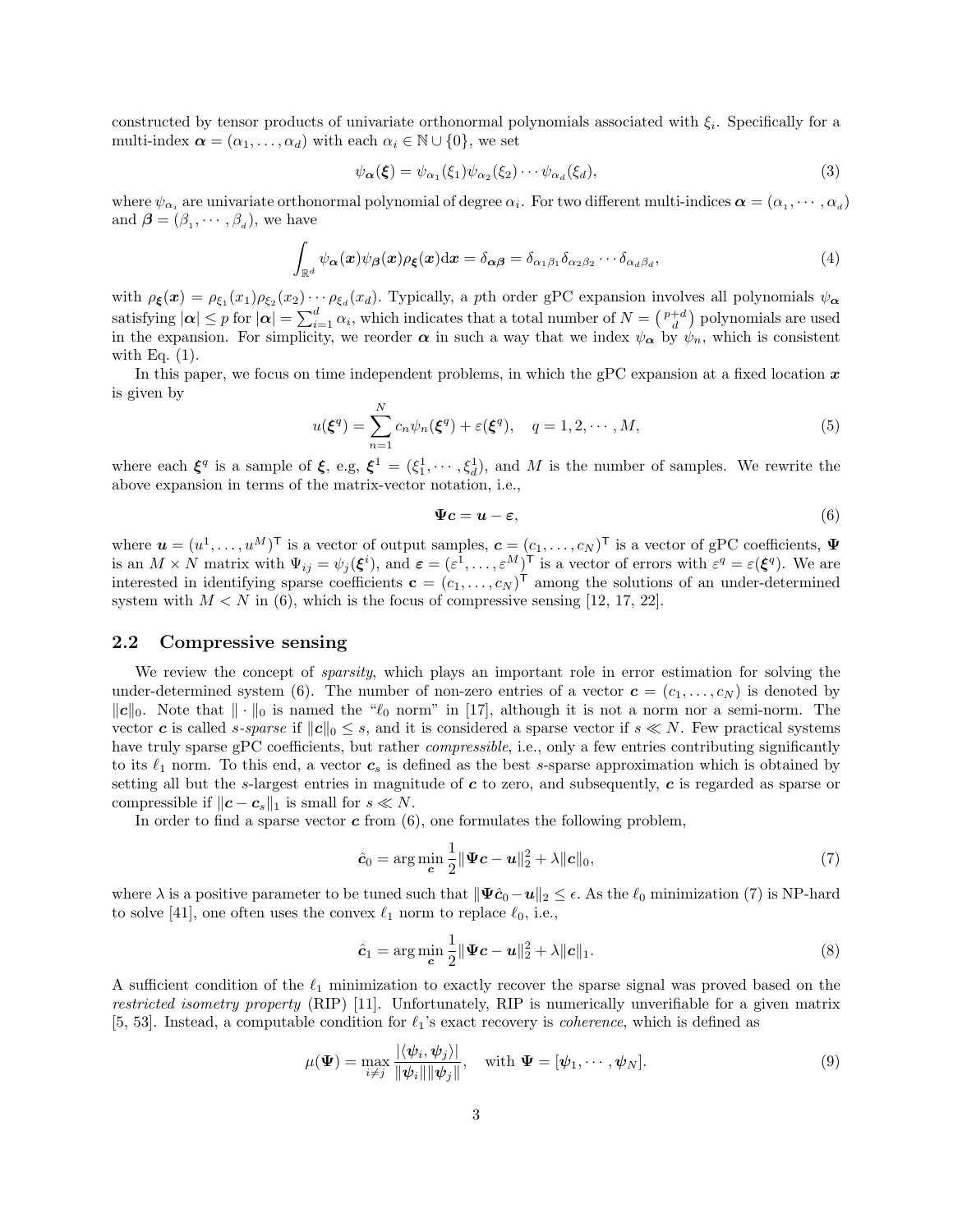Donoho-Elad [18] and Gribonval [24] proved independently that if

$$
\|\hat{c}_1\|_0 < \frac{1}{2} \left( 1 + \frac{1}{\mu(\Psi)} \right),\tag{10}
$$

then  $\hat{c}_1$  is indeed the sparsest solution to (8). Although the inequality condition in (10) is not sharp, the coherence of a matrix  $\Psi$  is often used as an indicator to quantify how difficult it is to find a sparse vector from a linear system governed by  $\Psi$  in the sense that the larger the coherence is, the more challenging it is to find the sparse vector c [37, 70]. Apparently if the samples  $\xi^q$  are drawn independently according to the distribution of  $\xi$ ,  $\mu(\Psi)$  for the gPC expansion converges to zero as  $M \to \infty$  [20]. However, the rotation technique tends to increase the coherence of the matrix, leading to unsatisfactory performance of the subsequent  $\ell_1$  minimization as discussed in [68].

In this work, we promote the use of nonconvex regularizations to find a sparse vector when the coherence of  $\Psi$  is relatively large, referred to as a coherent linear system. There are many nonconvex alternatives to approximate the  $\ell_0$  norm that give superior results over the  $\ell_1$  norm, such as  $\ell_{1/2}$  [14, 59, 32], capped  $\ell_1$ [73, 50, 38], transformed  $\ell_1$  [39, 71, 72, 25],  $\ell_1$ - $\ell_2$  [69, 37, 36],  $\ell_1/\ell_2$  [45, 56] and error function (ERF) [26]. We formulate a general framework that works for any regularization whose proximal operator can be found efficiently. Recall that a proximal operator  $\mathbf{prox}_J(\cdot)$  of a functional  $J(\cdot)$  is defined by

$$
\mathbf{prox}_{J}(\mathbf{c}; \mu) \in \argmin_{y} \left( \mu J(\mathbf{y}) + \frac{1}{2} \|\mathbf{y} - \mathbf{c}\|_{2}^{2} \right), \tag{11}
$$

where  $\mu$  is a positive parameter. We provide the formula of aforementioned regularizations together with their proximal operators as follows,

• The  $\ell_1$  norm of **y** is  $\|\mathbf{y}\|_1$  with its proximal operator given by

$$
\mathbf{prox}_{\ell_1}(\mathbf{y}; \mu) = \text{sign}(\mathbf{y}) \circ \max(|\mathbf{y}| - \mu, 0), \tag{12}
$$

where ∘ denotes the Hadamard operator for componentwise operation.

• The square of the  $\ell_{1/2}$  norm is defined as  $||y||_{1/2}^2 = \sum_n \sqrt{|y_n|}$ , whose proximal operator [59] is expressed as

$$
\mathbf{prox}_{\ell_{1/2}}(\mathbf{y}; \mu) = \frac{3\mathbf{y}}{4} \circ \left[ \cos \left( \frac{\pi}{3} - \frac{\phi(\mathbf{y})}{3} \right) \right]^2 \circ \max(\mathbf{y} - \frac{3}{4}\mu^{2/3}, 0), \tag{13}
$$

where  $\phi(\mathbf{y}) = \arccos\left(\frac{\mu}{\sigma}\right)$ 8  $\frac{3}{2}$  $|\bm{y}|$  $3^{3/2}$ and the square is also computed componentwisely.

• Transformed  $\ell_1$  (TL1) is defined as  $\frac{(\gamma+1)\|\mathbf{y}\|_1}{\gamma+\|\mathbf{y}\|_1}$  for a positive parameter  $\gamma$  and its proximal operator [71] is given by

$$
\mathbf{prox}_{\mathrm{TL1}}(\mathbf{y}; \mu) = \begin{cases} \left[ \frac{2}{3} (\gamma + |\mathbf{y}|) \cos \frac{\phi(\mathbf{y})}{3} - \frac{2}{3} \gamma + \frac{|\mathbf{y}|}{3} \right] & \text{if } |\mathbf{y}| > \theta \\ 0 & \text{if } |\mathbf{y}| \le \theta, \end{cases}
$$
(14)

with

$$
\phi(\mathbf{y}) = \arccos\left(1 - \frac{27\mu\gamma(\gamma+1)}{2(\gamma+|\mathbf{y}|)^3}\right) \quad \text{and} \quad \theta = \begin{cases} \mu \frac{\gamma+1}{\gamma}, & \text{if } \mu \le \frac{\gamma^2}{2(\gamma+1)}\\ \sqrt{2\mu(\gamma+1)} - \frac{\gamma}{2}, & \text{if } \mu > \frac{\gamma^2}{2(\gamma+1)}. \end{cases}
$$

• The  $\ell_1$ - $\ell_2$  regularization is defined by  $\|\mathbf{y}\|_1 - \|\mathbf{y}\|_2$ , and its proximal operator [36] is given by the following cases,

$$
- \text{ If } \|\mathbf{y}\|_{\infty} > \mu, \text{ one has } \mathbf{prox}_{\ell_1-2}(\mathbf{y}; \mu) = \frac{\mathbf{z}(\|\mathbf{z}\|_2 + \mu)}{\|\mathbf{z}\|_2}, \text{ where } \mathbf{z} = \mathbf{prox}_{\ell_1}(\mathbf{y}; \mu).
$$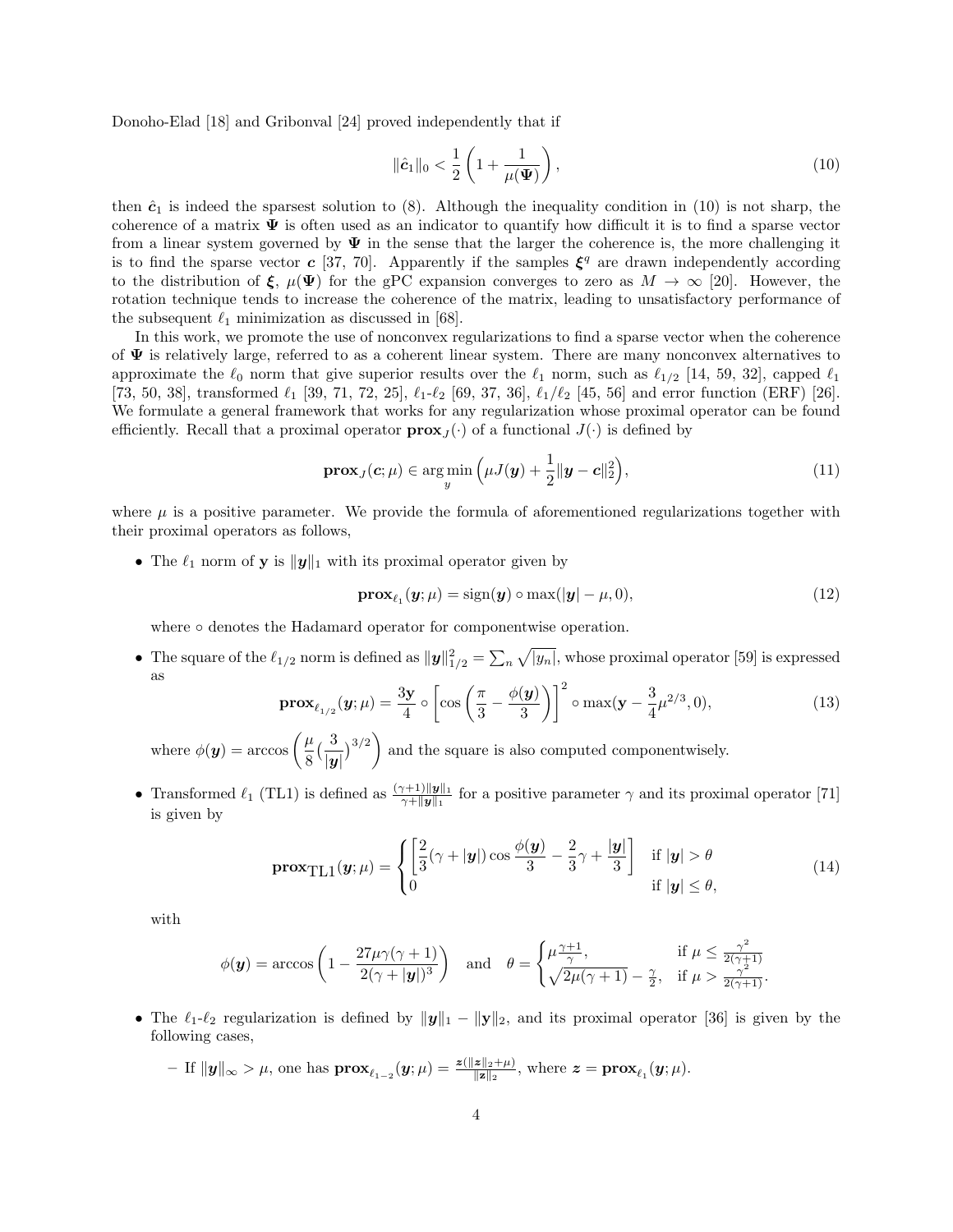$-\text{ If } \|y\|_{\infty} \leq \mu, \, \boldsymbol{c}^* := \boldsymbol{prox}_{\ell_1-2}(\boldsymbol{y}; \mu)$  is an optimal solution if and only if  $c_i^* = 0$  for  $|y_i| < \|y\|_{\infty}$ ,  $||c^*||_2 = ||y||_{\infty}$ , and  $c_i^* y_i \ge 0$  for all i. The optimality condition implies infinitely many solutions of  $c^*$ , among which we choose  $c_i^* = \text{sign}(y_i) ||y||_{\infty}$  for the smallest i satisfies  $|y_i| = ||y||_{\infty}$  and the rest coefficients set to be zero.

• The error function (ERF) [26] is defined by

$$
J_{\sigma}^{\text{ERF}}(\mathbf{y}) := \sum_{j=1}^{n} \int_{0}^{|y_j|} e^{-\tau^2/\sigma^2} d\tau,
$$
\n(15)

for  $\sigma > 0$ . Though there is no closed-form solution for this problem, one can find the solution via the Newton's method. In particular, the optimality condition of (11) for ERF reads as

$$
\mathbf{v} \in \mu \partial J^{\text{ERF}}_{\sigma}(\boldsymbol{y}) + \boldsymbol{y} = \mu \exp\left(-\frac{\boldsymbol{y}^2}{\sigma^2}\right) \odot \partial |\boldsymbol{y}| + \boldsymbol{y}.
$$

When  $|v_i| \leq \mu$ , we have  $x_i = 0$ . Otherwise the optimality condition becomes

$$
v_i = \mu \exp\left(-\frac{y_i^2}{\sigma^2}\right) \text{sign}(v_i) + y_i,
$$

which can be found by the Newton's method.

#### 2.3 Rotational compressive sensing

To further enhance the sparsity, we aim to find a linear map  $\mathbf{A} : \mathbb{R}^d \mapsto \mathbb{R}^d$  such that a new set of random variables  $\eta$ , given by

$$
\boldsymbol{\eta} = \mathbf{A}\boldsymbol{\xi}, \quad \boldsymbol{\eta} = (\eta_1, \eta_2, \cdots, \eta_d)^{\mathsf{T}}, \tag{16}
$$

leads to a sparser polynomial expansion than  $\xi$  does. We consider **A** as an orthogonal matrix, i.e.,  $AA^T = I$ with the identity matrix **I**, such that the linear map from  $\xi$  to  $\eta$  can be regarded as a rotation in  $\mathbb{R}^d$ . Therefore, the new polynomial expansion for  $u$  is expressed as

$$
u(\boldsymbol{\xi}) \approx u_g(\boldsymbol{\xi}) = \sum_{n=1}^N \tilde{c}_n \psi_n(\mathbf{A}\boldsymbol{\xi}) = \sum_{n=1}^N \tilde{c}_n \psi_n(\boldsymbol{\eta}) = v_g(\boldsymbol{\eta}). \tag{17}
$$

Here  $u_q(\xi)$  can be understood as a polynomial  $u_q(x)$  evaluated at random variables  $\xi$ , and the same for  $v_q$ . Ideally,  $\tilde{c}$  is sparser than c. In the previous works [34, 65], it is assumed that  $\xi \sim \mathcal{N}(\mathbf{0}, \mathbf{I})$ , so  $\eta \sim \mathcal{N}(\mathbf{0}, \mathbf{I})$ . For general cases where  $\{\xi_i\}_{i=1}^d$  are not i.i.d. Gaussian,  $\{\eta_i\}_{i=1}^d$  are not necessarily independent. Moreover,  $\{\psi_n\}_{n=1}^N$  are not necessarily orthogonal to each other with respect to  $\rho_{\eta}$ . Therefore,  $v_g(\eta)$  may not be a standard gPC expansion of  $v(\eta)$ , but rather a polynomial equivalent to  $u_q(\xi)$  with potentially sparser coefficients [68].

We can identify **A** using the gradient information of u based on the framework of active subspace [15, 48]. In particular, we define

$$
\mathbf{W} = \frac{1}{\sqrt{M}} [\nabla u(\boldsymbol{\xi}^1), \nabla u(\boldsymbol{\xi}^2), \cdots, \nabla u(\boldsymbol{\xi}^M)].
$$
\n(18)

Note that W is a  $d \times M$  matrix, and we consider  $M \geq d$  in this work. The singular value decomposition (SVD) of W yields

$$
\mathbf{W} = \mathbf{U} \Sigma \mathbf{V}^{\mathsf{T}},\tag{19}
$$

where U is a  $d \times d$  orthogonal matrix,  $\Sigma$  is a  $d \times M$  matrix, whose diagonal consists of singular values  $\sigma_1 \geq \cdots \geq \sigma_d \geq 0$ , and **V** is an  $M \times M$  orthogonal matrix. We set the rotation matrix as  $\mathbf{A} = \mathbf{U}^{\mathsf{T}}$ . As such, the rotation projects  $\xi$  to the directions of principle components of  $\nabla u$ . Of note, we do not use the information of the orthogonal matrix V.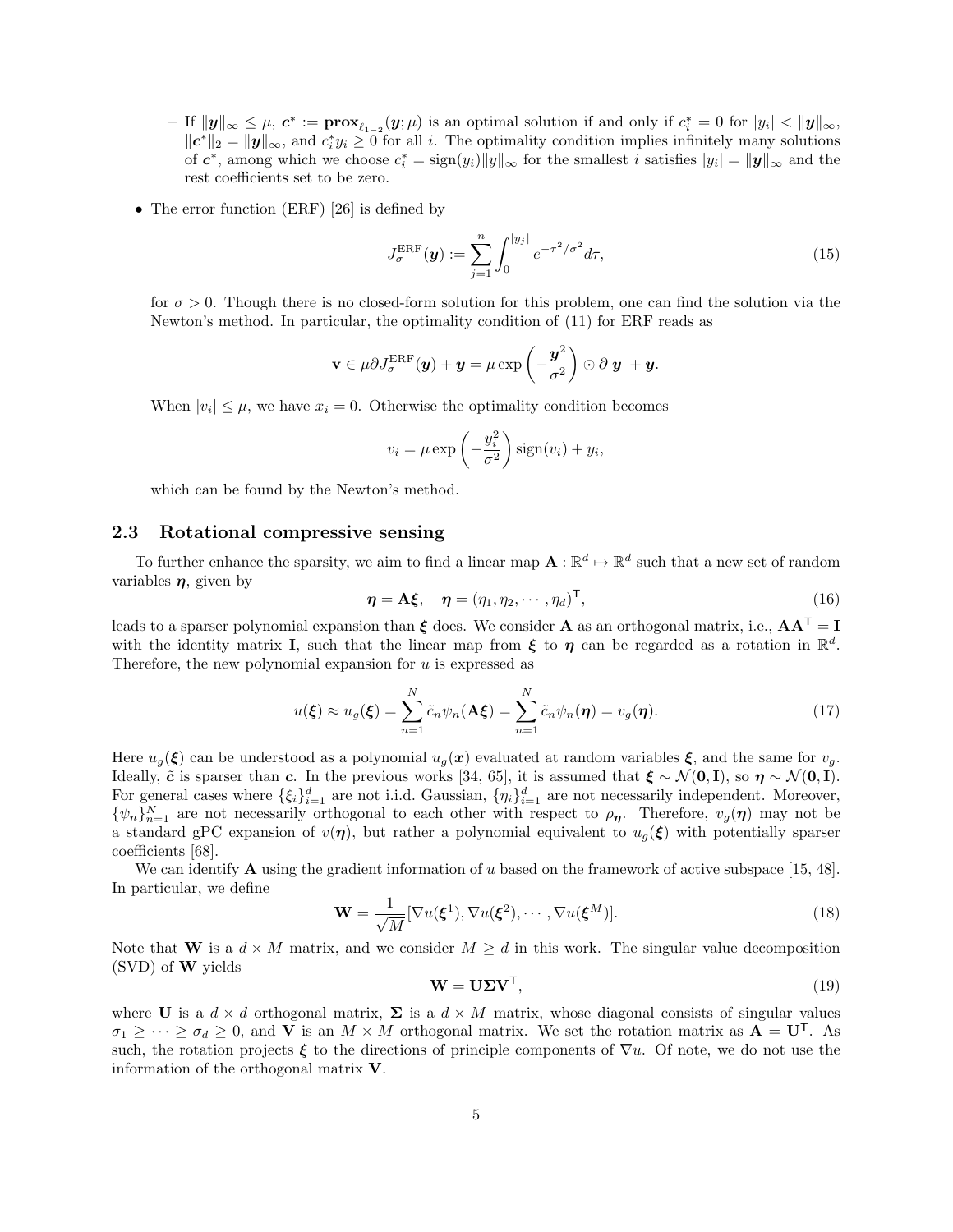Unfortunately, u is unknown, and thus the samples of  $\nabla u$  are not available. Instead, we approximate Eq. (18) by a computed solution  $u_q$  that can be obtained by the  $\ell_1$  minimization [65]. In other words, we have

$$
\mathbf{W} \approx \mathbf{W}_g = \frac{1}{\sqrt{M}} [\nabla u_g(\boldsymbol{\xi}^1), \nabla u_g(\boldsymbol{\xi}^2), \cdots, \nabla u_g(\boldsymbol{\xi}^M)],
$$
\n(20)

and the rotation matrix is constructed based on the SVD of  $\mathbf{W}_q$ :

$$
\mathbf{W}_g = \mathbf{U}_g \mathbf{\Sigma}_g \mathbf{V}_g^{\mathsf{T}}, \quad \mathbf{A} = \mathbf{U}_g^{\mathsf{T}}.
$$
\n(21)

Defining  $\eta = A \xi$ , we compute the corresponding input samples as  $\eta^q = A \xi^q$  and construct a new measurement matrix  $\Psi(\eta)$  as  $(\Psi(\eta))_{ij} = \psi_j(\eta^i)$ . We then solve the minimization problem in Eq. (8) to obtain  $\tilde{c}$ . If some singular values of  $\mathbf{W}_q$  are much larger than the others, we can expect to obtain a sparser representation of u with respect to  $\eta$ , which is dominated by the eigenspace associated with these larger singular values. On the other hand, if all the singular values  $\sigma_i$  are of the same order, the rotation does not enhance the sparsity. In practice, this method can be designed as an iterative algorithm, in which  $\bf{A}$  and  $\tilde{\bf{c}}$  are updated separately following an alternating direction manner.

It is worth noting that the idea of using a linear map to identify a possible low-dimensional structure is also used in sliced inverse regression (SIR) [35], active subspace [15, 48], basis adaptation [54], etc., but with different manners in computing the matrix. In contrast to these methods, the iterative rotation approach does not truncate the dimension in the sense that  $A$  is a square matrix. As an initial guess may not be sufficiently accurate, reducing dimension before the iterations terminate may lead to suboptimal results. The dimension reduction was integrated with an iterative method in [62], while another iterative rotation method preceded with SIR-based dimension reduction was proposed in [67]. We refer interested readers to the respective literature.

### 3 The proposed approach

When applying the rotational CS techniques, the measurement matrix  $\Psi(\eta)$  may become more coherent compared with  $\Psi$ . This is because popular polynomials  $\psi_i$  used in gPC method, e.g., Legendre and Laguerre polynomials, are not orthogonal with respect to the measure of  $\eta$ , so  $\mu(\Psi(\eta))$  converges to a positive number instead of zero as  $\mu(\Psi)$  does. Under such a coherent regime, we advocate the minimization of a nonconvex regularization to identify the sparse coefficients.

To start with, we generate input samples  $\{\boldsymbol{\xi}^q\}_{q=1}^M$  based on the distribution of  $\boldsymbol{\xi}$  and select the gPC basis functions  $\{\psi_j\}_{j=1}^N$  associated with  $\xi$  in order to generate the measurement matrix  $\Psi$  by setting  $\Psi_{ij}$  =  $\psi_j(\boldsymbol{\xi}^i)$  as in Eq. (6), while initializing  $\mathbf{A}^{(0)} = \mathbf{I}$  and  $\boldsymbol{\eta}^{(0)} = \boldsymbol{\xi}$ . Then we propose an alternating direction method (ADM) that combines the nonconvex minimization and rotation matrix estimation. Specifically given  $\{\boldsymbol{\xi}^q\}_{q=1}^M$ ,  $\{\psi_j\}_{j=1}^N$ , and  $\boldsymbol{u} := \{u^q = u(\boldsymbol{\xi}^q)\}_{q=1}^M$ , we formulate the following minimization problem,

$$
\underset{\mathbf{c}, \ \mathbf{A}}{\arg \min} \ \lambda J(\mathbf{c}) + \frac{1}{2} \|\Psi \mathbf{c} - \mathbf{u}\|_2^2, \quad \mathbf{A}\mathbf{A}^{\mathsf{T}} = \mathbf{I} \ \text{and} \ \Psi_{ij} = \psi_j(\mathbf{A}\boldsymbol{\xi}^i),\tag{22}
$$

where  $J(\cdot)$  denotes a regularization functional and  $\lambda > 0$  is a weighting parameter. For example, our early work [65] considered  $J(c) = ||c||_1$ , i.e., the  $\ell_1$  approach. We can minimize Eq. (22) with respect to c and  $A$  in an alternating direction manner. When  $A$  is fixed, we minimize a sparsity-promoting functional  $J(\cdot)$  to identify the sparse coefficients c, as detailed in Section 3.1. When c is fixed, optimizing A is computationally expensive, unless a dimension reduction technique is used, e.g., as in [55]. Instead, we use the rotation estimation introduced in Section 2.3 to construct **A**. Admittedly, this way of estimating **A** may not be optimal, but it can potentially promote the sparsity of  $c$ , thus improving the accuracy of the sparse approximation of the gPC expansion.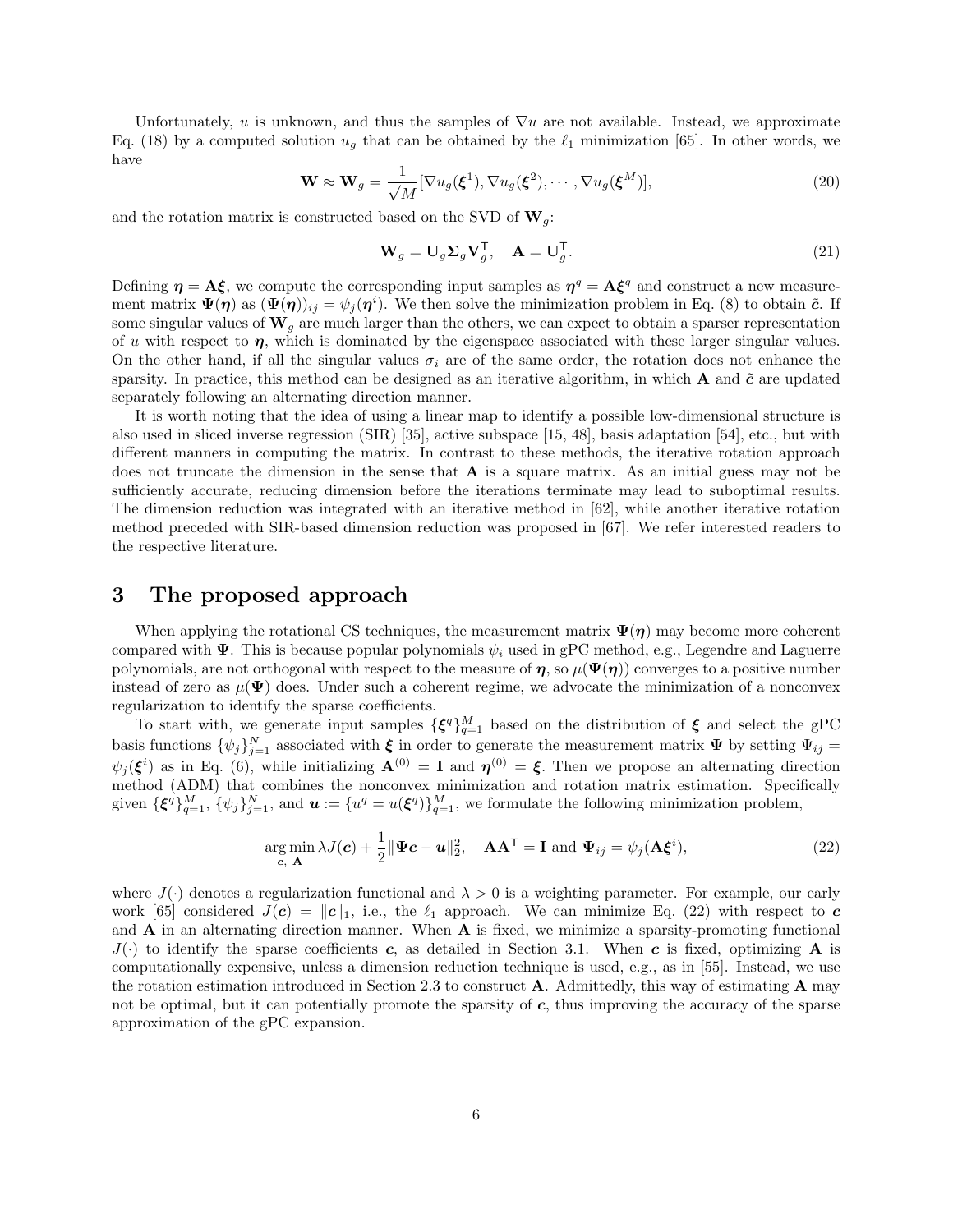#### 3.1 Finding sparse coefficient via ADMM

We focus on the  $c$ -subproblem in  $(22)$ , whose objective function is defined as

$$
\tilde{\mathbf{c}} := \underset{\mathbf{c}}{\arg\min} \lambda J(\mathbf{c}) + \frac{1}{2} \|\Psi \mathbf{c} - \mathbf{u}\|_2^2. \tag{23}
$$

We adopt the alternating direction method of multipliers (ADMM) [7] to minimize (23). In particular, we introduce an auxiliary variable y and rewrite (23) as an equivalent problem,

$$
\min_{\mathbf{c},\mathbf{y}} \lambda J(\mathbf{c}) + \frac{1}{2} \|\mathbf{\Psi}\mathbf{y} - \mathbf{u}\|_2^2 \quad \text{s.t.} \quad \mathbf{c} = \mathbf{y}.\tag{24}
$$

This new formulation (24) makes the objective function separable with respect to two variables c and y to enable efficient computation. Specifically, the augmented Lagrangian corresponding to (24) can be expressed as

$$
L_{\rho}(\boldsymbol{c}, \boldsymbol{y}; \boldsymbol{w}) = \lambda J(\boldsymbol{c}) + \frac{1}{2} \|\boldsymbol{\Psi}\boldsymbol{y} - \boldsymbol{u}\|_{2}^{2} + \langle \boldsymbol{w}, \boldsymbol{c} - \boldsymbol{y} \rangle + \frac{\rho}{2} \|\boldsymbol{c} - \boldsymbol{y}\|_{2}^{2}, \tag{25}
$$

where  $w$  is an Lagrangian multiplier and  $\rho$  is a positive parameter. Then the ADMM iterations indexed by k consist of three steps,

$$
\boldsymbol{c}_{k+1} = \argmin_{\boldsymbol{c}} \lambda J(\boldsymbol{c}) + \frac{\rho}{2} \|\boldsymbol{c} - \boldsymbol{y}_k + \frac{\boldsymbol{w}_k}{\rho}\|_2^2 \tag{26}
$$

$$
\mathbf{y}_{k+1} = \argmin_{\mathbf{y}} \frac{1}{2} || \mathbf{\Psi} \mathbf{y} - \mathbf{u} ||_2^2 + \frac{\rho}{2} || \mathbf{c}_{k+1} - \mathbf{y} + \frac{\mathbf{w}_k}{\rho} ||_2^2
$$
 (27)

$$
\mathbf{w}_{k+1} = \mathbf{w}_k + \rho(\mathbf{c}_{k+1} - \mathbf{y}_{k+1}). \tag{28}
$$

Depending on the choice of  $J(\cdot)$ , the c-update (26) can be given by its corresponding proximal operator, i.e.,

$$
c_{k+1} = \mathbf{prox}_{J}\left(\mathbf{y}_k - \frac{\mathbf{w}_k}{\rho}; \frac{\lambda}{\rho}\right). \tag{29}
$$

Please refer to Section 2.2 for detailed formula of proximal operators.

As for the y-update, we take the gradient of  $(27)$  with respect to y, thus leading to

$$
\mathbf{\Psi}^T(\mathbf{\Psi}\mathbf{y}-\mathbf{u}) + \rho(\mathbf{y}-\mathbf{c}_{k+1}-\frac{\mathbf{w}_k}{\rho}) = \mathbf{0}.\tag{30}
$$

Therefore, the update for y is given by

$$
\mathbf{y}_{k+1} = (\mathbf{\Psi}^T \mathbf{\Psi} + \rho \mathbf{I})^{-1} (\mathbf{\Psi}^T \mathbf{u} + \rho \mathbf{c}_{k+1} + \mathbf{w}_k).
$$
 (31)

Note that  $\Psi^{\top}\Psi + \rho I$  is a positive definite matrix and there are many efficient numeral algorithms for matrix inversion. Since  $\Psi$  has more columns than rows in our case, we further use the Woodbury formula to speed up,

$$
\rho(\mathbf{\Psi}^{\mathsf{T}}\mathbf{\Psi} + \rho \mathbf{I})^{-1} = \mathbf{I} - \frac{1}{\rho} \mathbf{\Psi}^{\mathsf{T}} (\mathbf{\Psi} \mathbf{\Psi}^{\mathsf{T}} + \rho \mathbf{I})^{-1},\tag{32}
$$

as  $\Psi \Psi^{\mathsf{T}}$  has a smaller dimension than  $\Psi^{\mathsf{T}}\Psi$  to be inverted. In summary, the overall minimization algorithm based on ADMM is described in 1.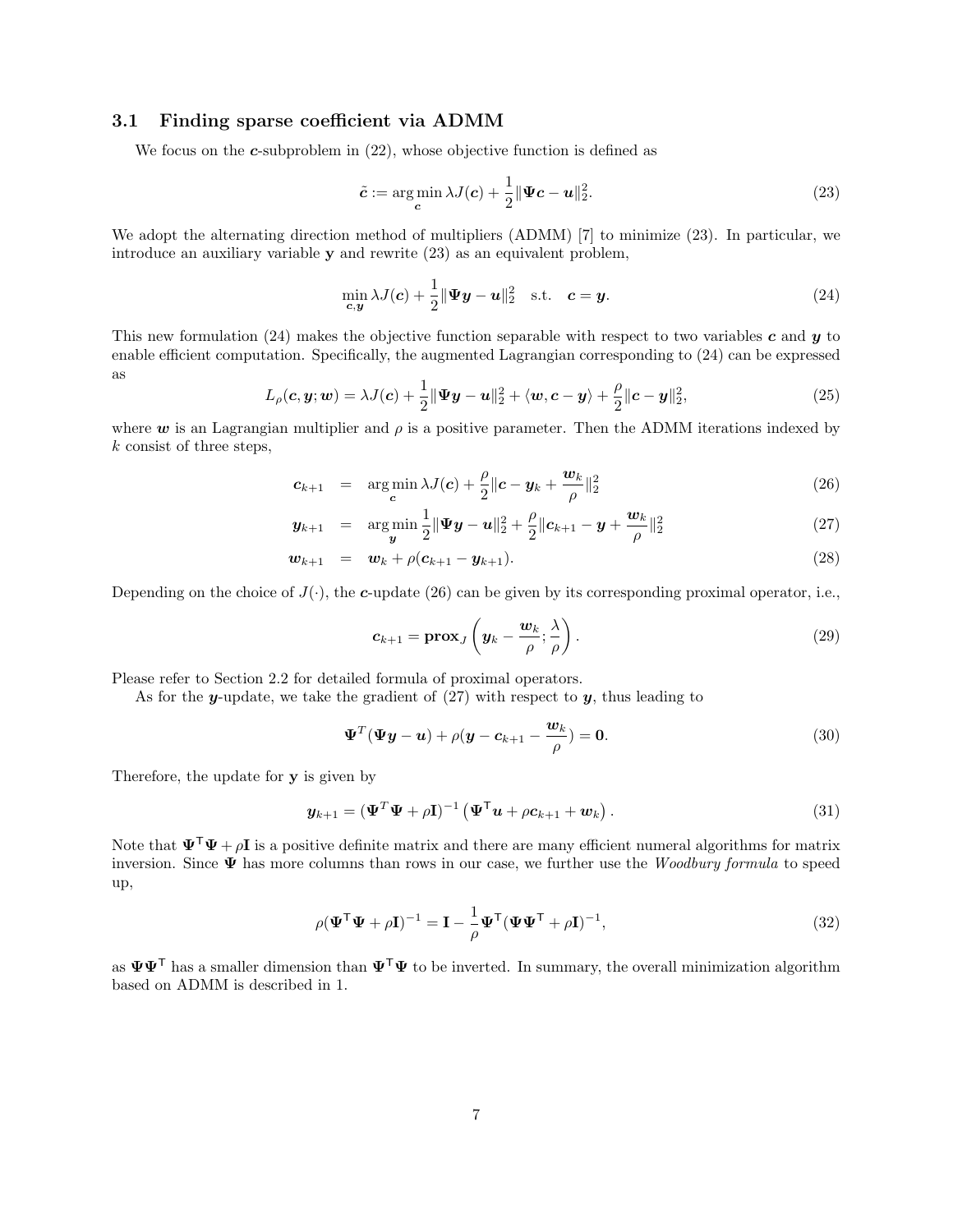Algorithm 1 The ADMM framework for solving a general sparse coding problem (23).

- 1: Input: measurement matrix  $\Psi$  and observed data  $u$ .
- 2: Parameters:  $\lambda, \rho, \epsilon \in \mathbb{R}^+$  and  $k_{\text{max}} \in \mathbb{Z}^+$ .
- 3: Initialize:  $c, y, v, w$  and  $k = 0$ .
- 4: while  $k \leq k_{\text{max}}$  or  $||c_k c_{k-1}|| > \epsilon$  do  $\overline{ }$
- 5:  $\bm{c}_{k+1} = \textbf{prox}_J\left(\bm{y}_k \frac{\bm{w}_k}{\rho};\frac{\lambda}{\rho}\right)$
- 6:  $\bm{y}_{k+1} = (\bm{\Psi}^\mathsf{T} \bm{\Psi} + \rho \mathbf{I})^{-1} (\bm{\Psi}^\mathsf{T} \bm{u} + \rho \bm{c}_{k+1} + \bm{w}_k)$
- 7:  $\bm{w}_{k+1} = \bm{w}_k + \rho(\bm{c}_{k+1} \bm{y}_{k+1})$ <br>8:  $k = k+1$
- $k = k + 1$
- 9: end while

10: Return  $\tilde{\boldsymbol{c}} = \boldsymbol{c}_k$ 

#### 3.2 Rotation matrix update

Suppose we obtain the gPC coefficients  $\tilde{c}^{(l)}$  at the *l*-th iteration via Algorithm 1 with  $l \geq 1$ . Given  $v_g^{(l)}(\eta)$ with input samples  $\{(\boldsymbol{\eta}^{(l)})^q\}_{q=1}^M$  for  $(\boldsymbol{\eta}^{(l)})^q = \mathbf{A}^{(l-1)}(\boldsymbol{\eta}^{(l-1)})^q$ , we collect the gradient of  $v_g^{(l)}$ , denoted by

$$
\mathbf{W}_g^{(l)} = \frac{1}{\sqrt{M}} \left[ \nabla_{\xi} v_g^{(l)} \left( (\boldsymbol{\eta}^{(l)})^1 \right), \cdots, \nabla_{\xi} v_g^{(l)} \left( (\boldsymbol{\eta}^{(l)})^M \right) \right],\tag{33}
$$

where  $\nabla_{\xi} = (\partial \cdot/\partial \xi_1, \partial \cdot/\partial \xi_2, \cdots, \partial \cdot/\partial \xi_d)^\mathsf{T}$ . It is straightforward to evaluate  $\nabla \psi_n$  at  $(\eta^{(l)})^q$ , as we construct  $\psi_n$  using the tensor product of univariate polynomials (3) and derivatives for widely used orthogonal polynomials, e.g., Hermite, Laguerre, Legendre, and Chebyshev, are well studied in the UQ literature. Here, we can analytically compute the gradient of  $v_g^{(l)}$  with respect to  $\xi$  using the chain rule,

$$
\nabla_{\xi} v_g^{(l)} \left( (\boldsymbol{\eta}^{(l)})^q \right) = \nabla_{\xi} v_g^{(l)} \left( \mathbf{A}^{(l)} \xi^q \right) = (\mathbf{A}^{(l)})^{\mathsf{T}} \nabla v_g^{(l)} (\boldsymbol{x}) \Big|_{\boldsymbol{x} = \mathbf{A}^{(l)} \xi^q}
$$
\n
$$
= (\mathbf{A}^{(l)})^{\mathsf{T}} \nabla \sum_{n=1}^N \tilde{c}_n^{(l)} \psi_n(\boldsymbol{x}) \Big|_{\boldsymbol{x} = \mathbf{A}^{(l)} \xi^q} = (\mathbf{A}^{(l)})^{\mathsf{T}} \sum_{n=1}^N \tilde{c}_n^{(l)} \nabla \psi_n(\boldsymbol{x}) \Big|_{\boldsymbol{x} = \mathbf{A}^{(l)} \xi^q}.
$$
\n(34)

Then, we have an update for  $\mathbf{A}^{(l+1)} = (\mathbf{U}_g^{(l)})^{\mathsf{T}}$ , where  $\mathbf{U}_W^{(l)}$  is from the SVD of

$$
\mathbf{W}_g^{(l)} = \mathbf{U}_g^{(l)} \mathbf{\Sigma}_g^{(l)} \left( \mathbf{V}_g^{(l)} \right)^{\mathsf{T}} . \tag{35}
$$

Now we can define a new set of random variables as  $\eta^{(l+1)} = A^{(l+1)}\xi$  and compute their samples accordingly:  $(\eta^{(l+1)})^q = A^{(l+1)}\xi^q$ . These samples are then used to construct a new measurement matrix  $\Psi^{(l+1)}$  as  $\Psi_{ij}^{(l+1)} = \psi_j((\boldsymbol{\eta}^{(l+1)})^i)$  to feed into 1 to obtain  $\boldsymbol{c}^{(l+1)}$ .

We summarize the entire procedure in 2. The stopping criteria we adopt are  $l \leq l_{\text{max}}$  and the relative difference of coefficients between two consecutive iterations less than 10−<sup>3</sup> . As the sparsity structure is problem-dependent (see examples in Section 4), more iterations do not grant significant improvements for many practical problems.

## 4 Numerical Examples

In this section, we present four numerical examples to demonstrate the performance of the proposed method. Specifically, in Section 4.1, we examine a function with low-dimensional structure, which has a truly sparse representation. Section 4.2 discusses an elliptic equation widely used in UQ literature whose solution is not exactly sparse. The example discussed in Section 4.3 has two dominant directions, even though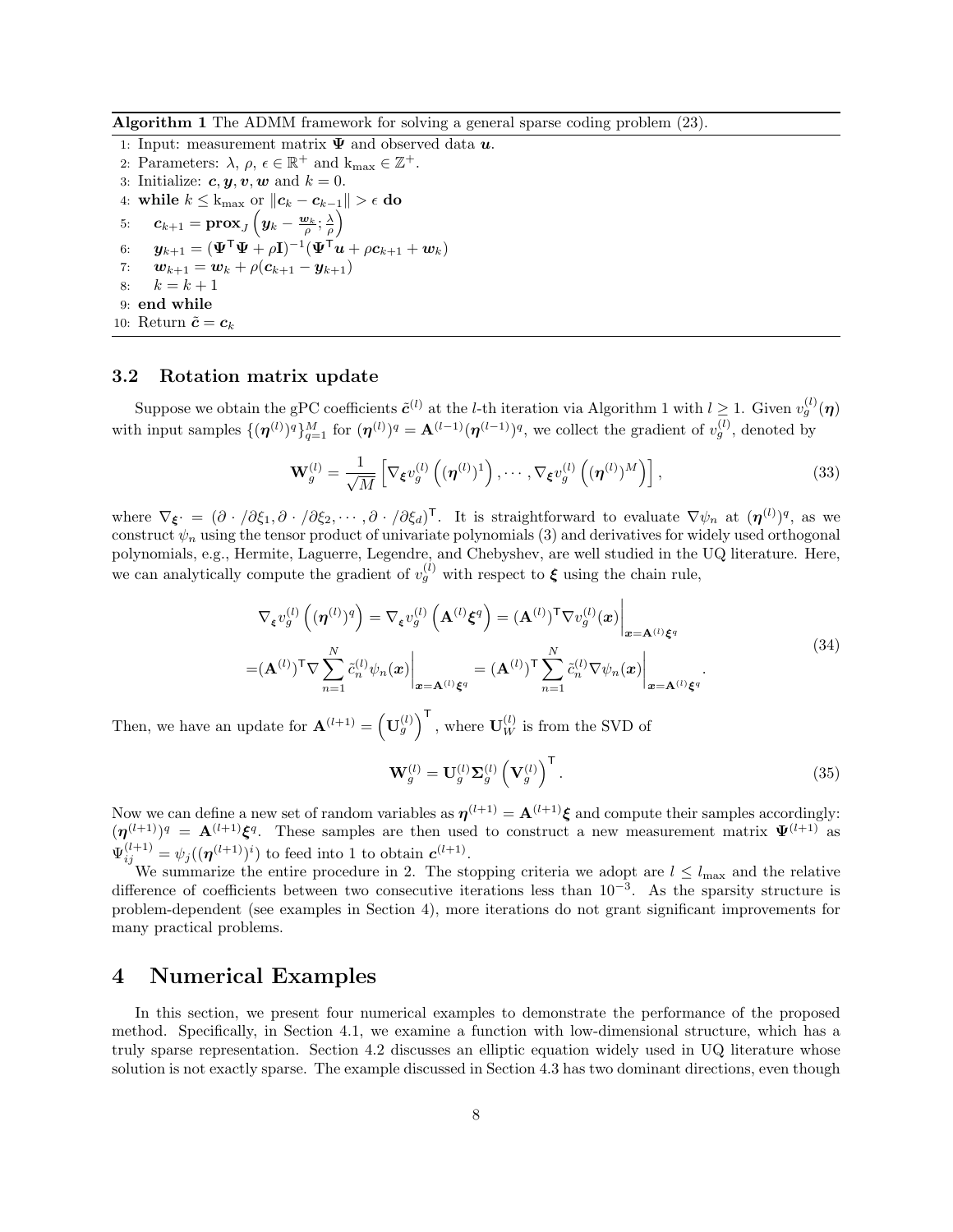#### Algorithm 2 Alternating direction method of minimizing (22)

- 1: Generate input samples  $\{\boldsymbol{\xi}^q\}_{q=1}^M$  based on the distribution of  $\boldsymbol{\xi}$ .
- 2: Generate corresponding output samples  $u := \{u^q = u(\xi^q)\}_{q=1}^M$  by solving the complete model, e.g., running simulations, solvers, etc.
- 3: Select gPC basis functions  $\{\psi_n\}_{n=1}^N$  associated with  $\xi$  and set counter  $l = 0$ . Set  $\mathbf{A}^{(0)} = \mathbf{I}$ ,  $\tilde{c}^{(0)} = \mathbf{0}$ ,  $e=1$  and  $\boldsymbol{\eta}^{(0)}=\boldsymbol{\xi}.$
- 4: Generate the measurement matrix  $\Psi^{(l)}$  by setting  $\Psi^{(l)}_{ij} = \psi_j(\boldsymbol{\xi}^i)$ .
- 5: while  $l < l_{\text{max}}$  and  $e \ge 10^{-3}$  do<br>6: if  $l > 0$  then
- if  $l > 0$  then
- 7: Construct **W**<sup>(l)</sup> in (33) with  $v_g^{(l)} = \sum_{n=1}^{N} \tilde{c}^{(l)} \psi_n(\boldsymbol{\xi}^{(l)})$ .

8: Compute SVD of 
$$
\mathbf{W}_g^{(l)}
$$
:  $\mathbf{W}_g^{(l)} = \mathbf{U}_g^{(l)} \mathbf{\Sigma}_g^{(l)} \left( \mathbf{V}_g^{(l)} \right)^{\mathsf{T}}$ .

9: Set 
$$
\mathbf{A}^{(l+1)} = (\mathbf{U}_g^{(l)})^{\mathsf{T}}
$$
 and  $\boldsymbol{\eta}^{(l+1)} = \mathbf{A}^{(l+1)}\boldsymbol{\xi}$ .

10: Construct the new measurement matrix  $\Psi^{(l+1)}$  with  $\Psi^{(l+1)}_{ij} = \psi_j \left( (\boldsymbol{\eta}^{(l+1)})^i \right)$ .

- 11: end if
- 12: Solve the minimization problem via ADMM (Algorithm 1):

$$
\tilde{\mathbf{c}}^{(l+1)} = \argmin_{\mathbf{c}} \lambda J(\mathbf{c}) + \frac{1}{2} ||\mathbf{\Psi}^{(l+1)}\mathbf{c} - \mathbf{u}||_2^2.
$$

13: Calculate root square mean error of coefficients between two consecutive iterations

$$
e = \frac{\|\tilde{\mathbf{c}}^{(l+1)} - \tilde{\mathbf{c}}^{(l)}\|_2}{\|\tilde{\mathbf{c}}^{(l+1)}\|_2}
$$

.

14:  $l = l + 1.$ 

#### 15: end while

16: Construct gPC expansion as 
$$
u(\xi) \approx u_g(\xi) = v_g^{(l_{\text{max}})}(\boldsymbol{\eta}^{(l_{\text{max}})}) = \sum_{n=1}^N \tilde{c}_n^{(l_{\text{max}})} \psi_n(\mathbf{A}^{(l_{\text{max}})}\xi).
$$

the solution is not exactly sparse either. Lastly, we present a high-dimensional example in Section 4.4. These examples revisit some numerical tests in previous works [65, 68], and hence provide direct comparison of the newly proposed approaches and the original one.

We compare the proposed framework to the rotation with the  $\ell_1$  approach (by setting  $J(\mathbf{c}) = ||\mathbf{c}||_1$  in (22)) and the one without rotation (by setting  $l_{\text{max}} = 1$  in 2). The performance is evaluated in terms of relative error (RE), defined as  $\frac{\|u-u_g\|_2}{\|u\|_2}$ , where u is the exact solution,  $u_g$  is a reconstructed solution as a gPC approximation of u, and the integral in computing the norm  $\|\cdot\|_2$  is approximated with a high-level sparse grids method, based on one-dimensional Gaussian quadrature and the Smolyak structure [51].

We set  $l_{\text{max}} = 9$ . To tune for other two parameters  $(\lambda, \rho)$ , we generate 10 independent random trials and start with a coarser grid of  $10^{-4}$ ,  $10^{-3}$ ,  $\dots$ ,  $10^{1}$ . For each combination of  $\lambda$  and  $\rho$  in this coarse grid, we apply 2 for every regularization functional that is mentioned in Section 2.2 and record all the relative errors. After finding the optimal exponential order that achieves the smallest averaged RE over these random trials, we multiply by 0.5, 1,  $\cdots$ , 9.5 to find the parameter values, denoted by  $(\lambda, \bar{\rho})$ . We specify the parameter pair  $(\bar{\lambda}, \bar{\rho})$  for each testing case in the corresponding section. After  $(\bar{\lambda}, \bar{\rho})$  are identified, we conduct another 100 independent random trials (not including trials for the parameter tuning procedure), and report the average RE. In practice, these parameters can be determined by the k-fold cross-validation following the work of [20]. Empirically, we did not observe significant difference between these two parameter tuning procedure for our numerical experiments, so we used a fixed set of  $(\lambda, \rho)$  for all 100 trials in each example.

In the first example, we do not terminate the iteration when  $e > 10^{-3}$  in Algorithm 2, but finish *nine* iterations to compare the performance of different approaches when a truly sparse representation is available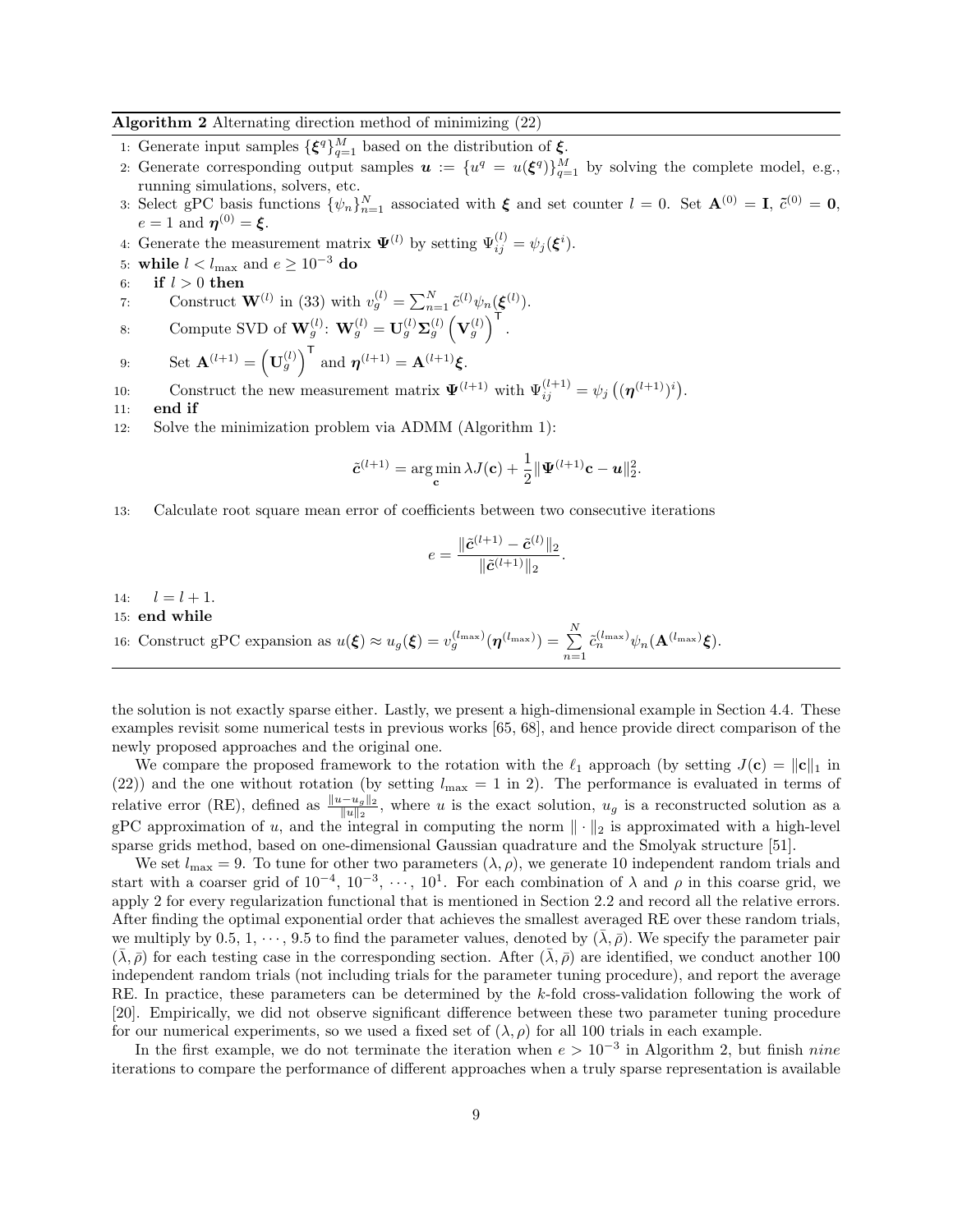| UQ setting      | Legendre             |                     | Hermite              |                     | Laguerre            |                     |
|-----------------|----------------------|---------------------|----------------------|---------------------|---------------------|---------------------|
|                 |                      |                     |                      |                     |                     |                     |
| $\ell_1$        | $6 \times 10^{-4}$   | $6 \times 10^{-1}$  | $1 \times 10^{-2}$   | $1 \times 10^{-1}$  | $5 \times 10^{-2}$  | $5 \times 10^{0}$   |
| $l_{1/2}$       | $5 \times 10^{-3}$   | $1.6 \times 10^{1}$ | $1.8 \times 10^{-2}$ | $6\times10^{-1}$    | $6 \times 10^{-2}$  | $1.2 \times 10^{0}$ |
| TL1             | $1 \times 10^{-8}$   | $1 \times 10^{-7}$  | $1 \times 10^{-8}$   | $1 \times 10^{-7}$  | $1 \times 10^{-8}$  | $1 \times 10^{-7}$  |
| ERF             | $1.5 \times 10^{-1}$ | $1.6 \times 10^3$   | $1\times10^{0}$      | $1.2 \times 10^{1}$ | $1.1 \times 10^{0}$ | $1.5 \times 10^3$   |
| $\ell_1-\ell_2$ | $3 \times 10^{-4}$   | $5 \times 10^{-1}$  | $1 \times 10^{-4}$   | $1 \times 10^{-2}$  | $5 \times 10^{-1}$  | $1 \times 10^{0}$   |

Table 1: Parameters  $(\lambda, \bar{\rho})$  for different regularization models in the case of ridge function.

after a proper rotation. In the remaining examples, we follow the termination criterion (i.e., line 5 in Algorithm 2).

#### 4.1 Ridge function

Consider the following ridge function:

$$
u(\xi) = \sum_{i=1}^{d} \xi_i + 0.25 \left( \sum_{i=1}^{d} \xi_i \right)^2 + 0.025 \left( \sum_{i=1}^{d} \xi_i \right)^3.
$$
 (36)

As  $\{\xi_i\}_{i=1}^d$  are equally important in this example, adaptive methods [40, 63, 74] that build surrogate models hierarchically based on the importance of  $\xi_i$  may not be effective. We consider a rotation matrix in the form of

$$
\mathbf{A} = \begin{pmatrix} d^{-\frac{1}{2}} & d^{-\frac{1}{2}} & \cdots & d^{-\frac{1}{2}} \\ \ddots & \tilde{\mathbf{A}} & & \end{pmatrix},\tag{37}
$$

where  $\tilde{A}$  is an  $d \times (d-1)$  matrix designed to guarantee the orthogonality of the matrix  $A$ , e.g.,  $A$  can be obtained by the Gram–Schmidt process. With this choice of **A**, we have  $\eta_1 = d^{-\frac{1}{2}} \sum_{i=1}^d \xi_i$  and u can be represented as

$$
u(\xi) = v(\eta) = d^{\frac{1}{2}} \eta_1 + 0.25 d\eta_1^2 + 0.025 d^{\frac{3}{2}} \eta_1^3. \tag{38}
$$

In the expression  $u(\boldsymbol{\xi}) = \sum_{n=1}^{N} \tilde{c}_n \psi_n(\mathbf{A}\boldsymbol{\xi}) = \sum_{n=1}^{N} \tilde{c}_n \psi_n(\boldsymbol{\eta})$ , all of the polynomials that are not related to  $\eta_1$ make no contribution to the expansion, which guarantees the sparsity of  $\tilde{\mathbf{c}} = (\tilde{c}_1, \ldots, \tilde{c}_N)$ .

By setting  $d = 12$  (hence, the number of gPC basis functions is  $N = 455$  for  $p = 3$ ), we compare the accuracy of computing gPC expansions by minimizing different regularization functionals with and without rotations. We consider gPC expansion using Legendre polynomial (assuming  $\xi_i$  are i.i.d. uniform random variables), Hermite polynomial expansion (assuming  $\xi_i$  are i.i.d. Gaussian random variables), and Laguerre polynomial (assuming  $\xi_i$  are i.i.d. exponential random variables), respectively. The number of sample M ranges from 100 to 180, each repeated 100 times to compute the average RE. The parameters  $\bar{\lambda}$ ,  $\bar{\rho}$  for all the regularization models are listed in 1.

1 plots relative errors corresponding to the ratios of  $M/N$ , showing that nonconvex regularizations (except for  $\ell_{1/2}$ ) outperform the convex  $\ell_1$  approach. In particular, the best regularizations for different polynomials are different, but  $\ell_1-\ell_2$  and ERF generally perform very well (within top two). TL1 works well in the cases of Legendre and Hermite polynomials, while  $L_{1/2}$  is not numerically stable to guarantee satisfactory results. Please refer to Section 4.5 for in-depth discussions on the performance of these regularizations with respect to the matrix coherence.

1 also indicates that the standard  $\ell_1$  minimization without rotation is not effective, as its relative error is close to 50% even when  $M/N$  approaches 0.4. Our iterative rotation methods with any regularization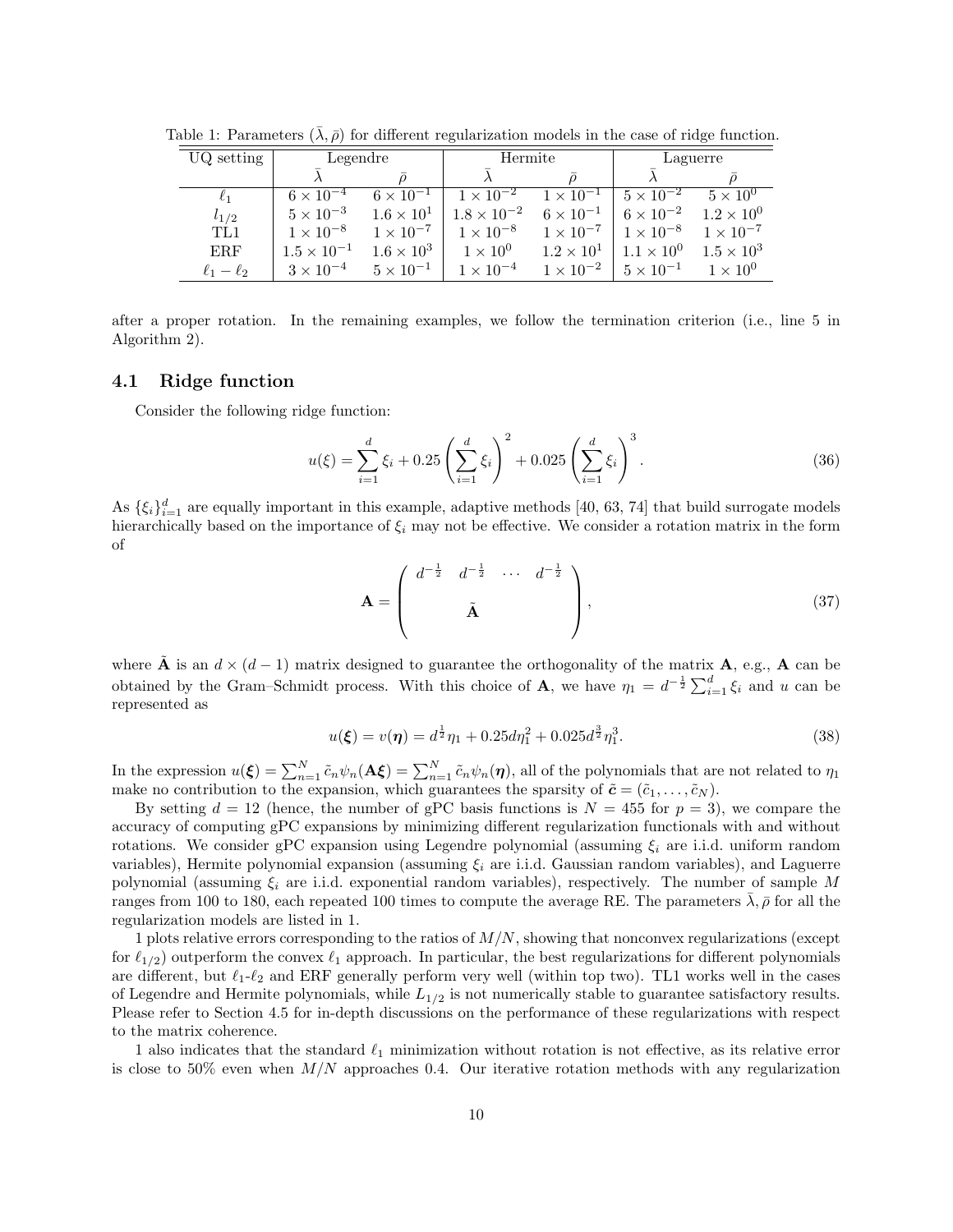

Figure 1: Relative errors of Legendre, Hermite and Laguerre polynomial expansions for ridge function against ratio  $M/N$ . Solid lines are for experiments with rotations applied whereas dashed line is a reference of  $\ell_1$ test result without rotation. "  $\circ$ " is the marker for  $\ell_1$  minimization, " \*" is the marker for  $\ell_{1/2}$ , "  $\Box$ " is the marker for TL1, "  $\star$ " is the marker for ERF, "  $\Diamond$ " is the marker for  $\ell_1 - \ell_2$ .

yield much higher accuracy, especially for a larger  $M$  value. The reason can be partially explained by 2. Specifically, the plots (a), (b) and (c) of 2 are about the absolute values of exact coefficients  $|c_n|$  of Legendre, Hermite, and Laguerre polynomials, while the plots (d), (e) and (f) show corresponding coefficients  $|\tilde{c}_n|$ after 9 iterations with the  $\ell_1$ - $\ell_2$  minimization using 120 samples randomly chosen from the 100 independent experiments; we exclude  $\tilde{c}_n$  whose absolute value is smaller than  $10^{-3}$ , since they are sufficiently small (more than two magnitudes smaller than the dominating ones). As demonstrated in Figure 2, the iterative updates on the rotation matrix significantly sparsifies the representation of u; and as a result, the efficiency of CS methods is substantially enhanced. Moreover,  $\tilde{c}_n$  for the Laguerre polynomial is not as sparse as the ones for the Legendre and Hermite polynomials. Consequently, the Laguerre polynomial shows less accurate results in  $1(c)$  compared with other two polynomials in  $1(a)$  and (b). The phenomenon can be partially explained by the coherence of  $\Psi$  for different polynomials, i.e., the coherence in the Laguerre case is much larger ( $> 0.94$ ) before rotation and  $> 0.99$  after rotation) than the other two, thus making any sparse regression algorithms less effective. For more detailed discussion on coherence, please refer to Table 5 and Section 4.5.

#### 4.2 Elliptic Equation

Next we consider a one-dimensional elliptic differential equation with a random coefficient [20, 65]:

$$
-\frac{d}{dx}\left(a(x;\boldsymbol{\xi})\frac{du(x;\boldsymbol{\xi})}{dx}\right) = 1, \quad x \in (0,1)
$$
  
 
$$
u(0) = u(1) = 0,
$$
 (39)

where  $a(x;\xi)$  is a log-normal random field based on Karhunen-Loève (KL) expansion:

$$
a(x; \xi) = a_0(x) + \exp\left(\sigma \sum_{i=1}^d \sqrt{\lambda_i} \phi_i(x) \xi_i\right),\tag{40}
$$

 $\{\xi_i\}$  are i.i.d. random variables, and  $\{\lambda_i, \phi_i(t)\}_{i=1}^d$  are eigenvalues/eigenfunctions (in a descending order in  $\lambda_i$ ) of an exponential covariance kernel:

$$
C(x, x') = \exp\left(\frac{|x - x'|}{l_c}\right). \tag{41}
$$

The value of  $\lambda_i$  and the analytical expressions for  $\phi_i$  are given in [31]. We set  $a_0(x) \equiv 0.1, \sigma = 0.5, l_c = 0.2$ and  $d = 15$  such that  $\sum_{i=1}^{d} \lambda_i > 0.93 \sum_{i=1}^{\infty} \lambda_i$ . For each input sample  $\xi^q$ , the solution of the deterministic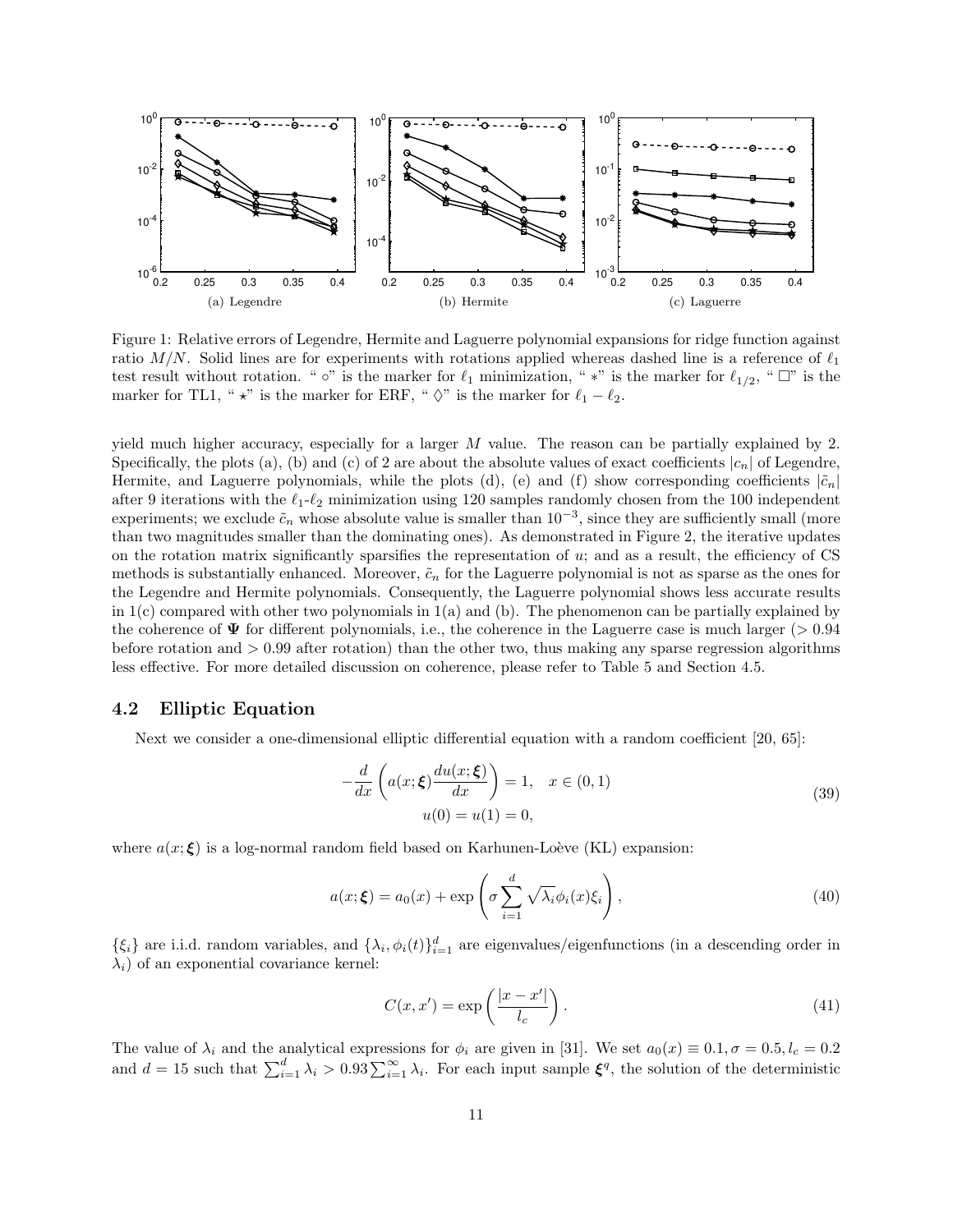

Figure 2: (Ridge function) Absolute values of exact coefficients  $c_n$  (firt row) and coefficients  $\tilde{c}_n$  after 9 rotations with the  $\ell_1-\ell_2$  minimization (second row) using 120 samples.

Table 2: Parameters  $(\bar{\lambda}, \bar{\rho})$  for different regularization models in the case of elliptic equation.

| UQ setting      | Legendre           |                    | Hermite              |                      |  |
|-----------------|--------------------|--------------------|----------------------|----------------------|--|
|                 |                    |                    |                      |                      |  |
| $\ell_1$        | $6 \times 10^{-4}$ | $1 \times 10^{-1}$ | $1.3 \times 10^{-3}$ | $3\times10^{0}$      |  |
| $l_{1/2}$       | $8 \times 10^{-5}$ | $1 \times 10^2$    | $3 \times 10^{-4}$   | $1.2 \times 10^{2}$  |  |
| TL1             | $1 \times 10^{-8}$ | $1 \times 10^{-7}$ | $1 \times 10^{-8}$   | $1 \times 10^{-7}$   |  |
| <b>ERF</b>      | $2 \times 10^{-2}$ | $2\times10^4$      | $9 \times 10^{-3}$   | $1.3 \times 10^3$    |  |
| $\ell_1-\ell_2$ | $1 \times 10^{-3}$ | $6 \times 10^{-2}$ | $1.9 \times 10^{-3}$ | $2.3 \times 10^{-2}$ |  |

elliptic equation can be obtained by [64]:

$$
u(x) = u(0) + \int_0^x \frac{a(0)u(0)' - y}{a(y)} dy.
$$
\n(42)

By imposing the boundary condition  $u(0) = u(1) = 0$ , we can compute  $a(0)u(0)$ ' as

$$
a(0)u(0)' = \left(\int_0^1 \frac{y}{a(y)} dy\right) / \left(\int_0^1 \frac{1}{a(y)} dy\right). \tag{43}
$$

The integrals in Eqs. (42) and (43) are obtained by highly accurate numerical integration. For this example, we choose the quantity of interest to be  $u(x;\xi)$  at  $x = 0.35$ . We aim to build a third-order Legendre (or Hermite) polynomial expansion which includes  $N = 816$  basis functions. The relative error is approximated by a level-6 sparse grid method. The parameters  $(\lambda, \bar{\rho})$  are given in 2.

Relative errors of the Legendre and Hermite polynomial expansions are presented in 3. All the methods with rotation perform almost the same, except that  $\ell_{1/2}$  yields unstable results, especially when sample size is small. In this case, we do not observe significant improvement of the nonconvex regularizations over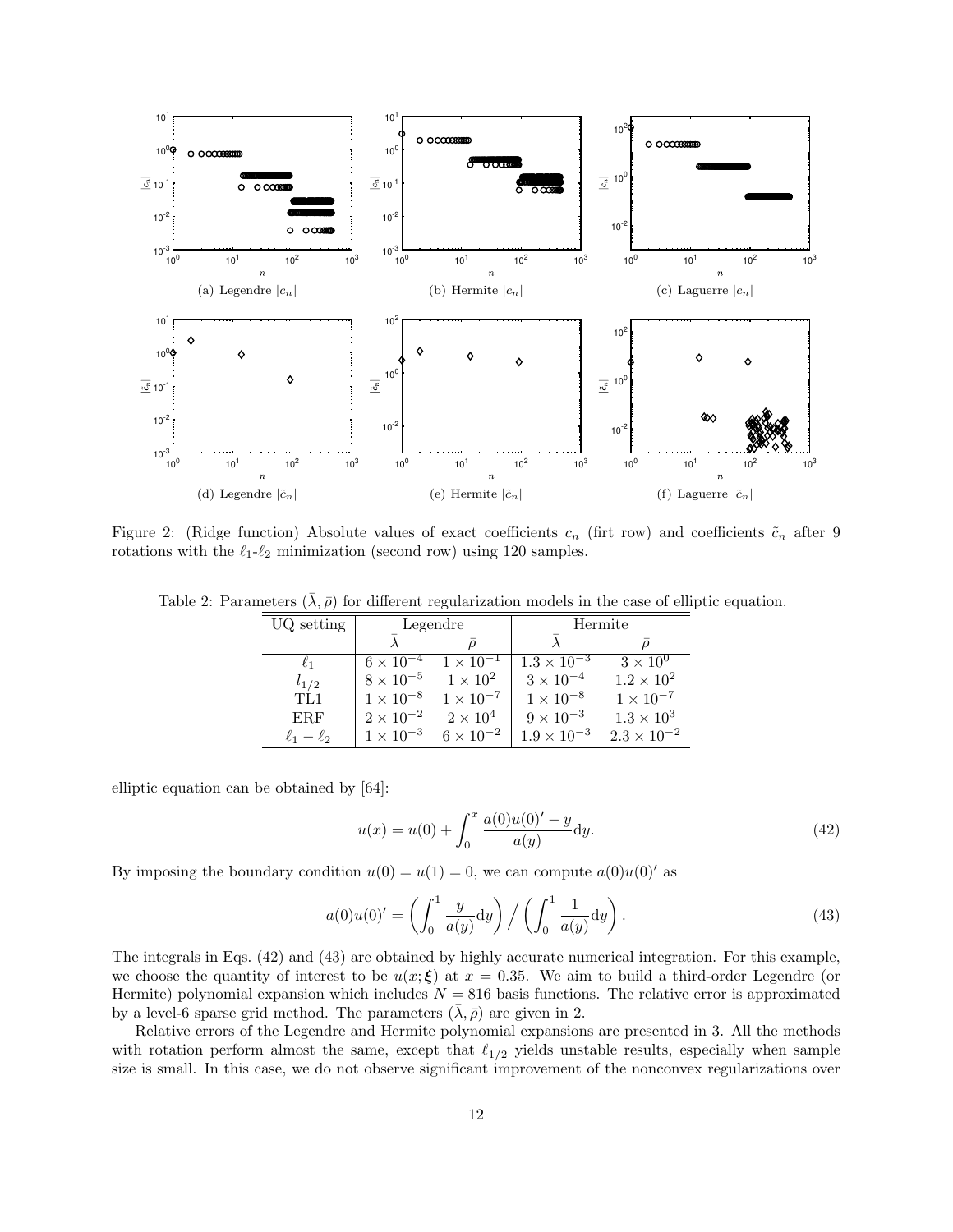

Figure 3: Relative error of Legendre and Hermite polynomial expansions for an elliptic equation against ratio  $M/N$ . Solid lines are for experiments with rotations applied whereas dashed line is a reference of  $\ell_1$ test result without rotation. "  $\circ$ " is the marker for  $\ell_1$  minimization, " \*" is the marker for  $\ell_{1/2}$ , "  $\Box$ " is the marker for TL1, "  $\star$ " is the marker for ERF, "  $\Diamond$ " is the marker for  $\ell_1 - \ell_2$ .

the convex  $\ell_1$  model, as opposed to 1.  $\ell_1$ - $\ell_2$  and ERF perform the best for both Legendre and Hermite polynomials. In this case, the solution does not have an underlying low-dimensional structure under rotation as in the previous example and the truncation error exists, which is common in practical problems. This is why the improvement by the rotational method is minor.

#### 4.3 Korteweg-de Vries equation

As an example of a more complicated and nonlinear differential equation, we consider the Korteweg-de Vries (KdV) equation with time-dependent additive noise,

$$
u_t(x,t;\boldsymbol{\xi}) - 6u(x,t;\boldsymbol{\xi})u_x(x,t;\boldsymbol{\xi}) + u_{xxx}(x,t;\boldsymbol{\xi}) = f(t;\boldsymbol{\xi}), \quad x \in (-\infty,\infty)
$$
  

$$
u(x,0;\boldsymbol{\xi}) = -2\operatorname{sech}^2(x).
$$
 (44)

Here  $f(t;\xi)$  is modeled as a random field represented by the Karhunen-Loève expansion:

$$
f(t; \xi) = \sigma \sum_{i=1}^{d} \sqrt{\lambda_i} \phi_i(t) \xi_i,
$$
\n(45)

where  $\sigma$  is a constant and  $\{\lambda_i, \phi_i(t)\}_{i=1}^d$  are eigenvalues/eigenfunctions (in a descending order) of the exponential covariance kernel Eq. (41). We set  $l_c = 0.25$  and  $d = 10$  in (41) such that  $\sum_{i=1}^{d} \lambda_i > 0.96 \sum_{i=1}^{\infty} \lambda_i$ . Under this setting, we have an analytical solution given by

$$
u(x,t;\boldsymbol{\xi}) = \sigma \sum_{i=1}^{d} \sqrt{\lambda_i} \xi_i \int_0^t \phi_i(y) dy - 2 \operatorname{sech}^2\left(x - 4t + 6\sigma \sum_{i=1}^{d} \sqrt{\lambda_i} \xi_i \int_0^t \int_0^z \phi_i(y) dy dz\right).
$$
 (46)

We choose QoI to be  $u(x, t; \xi)$  at  $x = 6, t = 1$ , and  $\sigma = 0.4$ . Thanks to analytical expressions of  $\phi_i(x)$ , we can compute the integrals in (46) with high accuracy. Denote

$$
A_i = \sqrt{\lambda_i} \int_0^1 \phi_i(y) dy \quad \text{and} \quad B_i = \sqrt{\lambda_i} \int_0^1 \int_0^z \phi_i(y) dy dz, \quad i = 1, 2, \cdots, d,
$$
 (47)

the analytical solution can be written as

$$
u(x, t; \xi)|_{x=6, t=1} = \sigma \sum_{i=1}^{d} A_i \xi_i - 2 \operatorname{sech}^2 \left( 2 + 6\sigma \sum_{i=1}^{d} B_i \xi_i \right).
$$
 (48)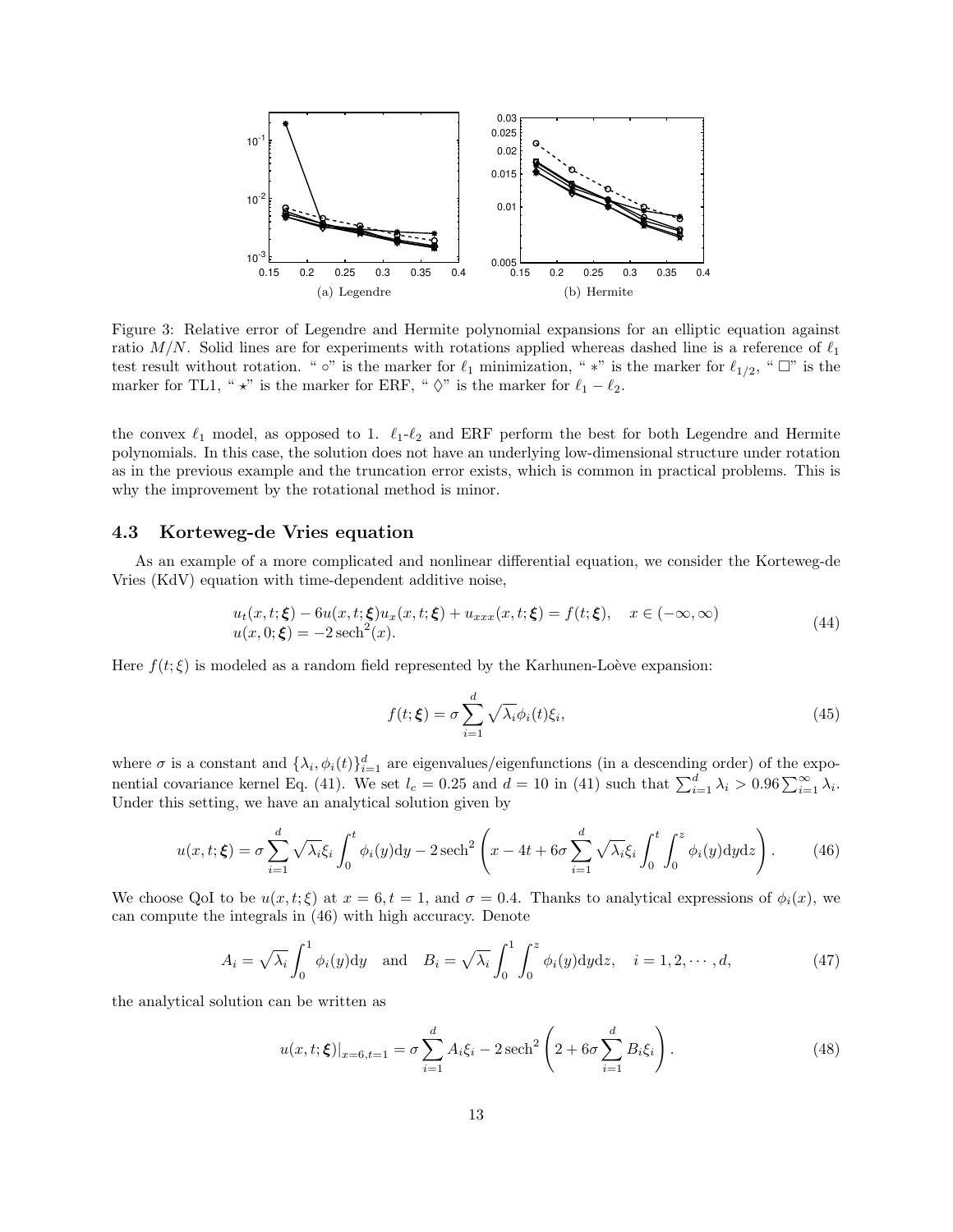| Method               | Legendre             |                    | Hermite              |                     |  |
|----------------------|----------------------|--------------------|----------------------|---------------------|--|
|                      |                      |                    |                      |                     |  |
|                      | $1 \times 10^{-4}$   | $1 \times 10^{-2}$ | $1 \times 10^{-2}$   | $4 \times 10^{-4}$  |  |
| $l_{1/2}$            | $5 \times 10^{-3}$   | $1.6 \times 10^1$  | $1.8 \times 10^{-2}$ | $6 \times 10^{-1}$  |  |
| Transformed $\ell_1$ | $1 \times 10^{-8}$   | $1 \times 10^{-7}$ | $1 \times 10^{-8}$   | $1 \times 10^{-7}$  |  |
| ERF                  | $1.5 \times 10^{-1}$ | $1.6 \times 10^3$  | $1\times10^{0}$      | $1.2 \times 10^{1}$ |  |
| $\ell_1-\ell_2$      | $1 \times 10^{-4}$   | $1 \times 10^{-2}$ | $1 \times 10^{-4}$   | $1 \times 10^{-2}$  |  |

Table 3: Parameters  $(\overline{\lambda}, \overline{\rho})$  for different regularization models in the case of KdV function.



Figure 4: (KdV equation) Relative error of Legendre and Hermite polynomial expansions for KdV equation against ratio  $M/N$ . Solid lines are for experiments with rotations applied whereas dashed line is a reference of  $\ell_1$  test result without rotation. " ∘" is the marker for  $\ell_1$  minimization, " \*" is the marker for  $\ell_{1/2}$ , "  $\Box$ " is the marker for TL1, "  $\star$ " is the marker for ERF, " $\Diamond$ " is the marker for  $\ell_1 - \ell_2$ .

We use a fourth-order gPC expansion to approximate the solution, i.e.,  $p = 4$ , and the number of gPC basis functions is  $N = 1001$ . The experiment is repeated 50 times to compute the average relative errors for each gPC expansion. Parameters chosen for different regularizations are given in 3. Relative errors of the Legendre and Hermite polynomial expansions are presented in 4, which illustrates the combined method of iterative rotation and nonconvex minimization outperforms the simple  $\ell_1$  approaches. The coherence  $\mu$  of  $\Psi$  for Legendre polynomial is around 0.6/0.85 before/after the rotation, while it becomes over 0.92 for the Hermite polynomial. In such highly coherent regime,  $\ell_{1/2}$  does not work very well, and other nonconvex regularizations, i.e., ERF, TL1 and  $\ell_1-\ell_2$ , perform better than  $\ell_1$  in the Hermite polynomial case, especially ERF.

#### 4.4 High-dimensional function

We illustrate the potential capability of the proposed approach for dealing with higher-dimensional problems, referred to as HD function. Specifically, we select a function similar to the one in Section 4.1 but with a much higher dimension,

$$
u(\xi) = \sum_{i=1}^{d} \xi_i + 0.25 \left( \sum_{i=1}^{d} \xi_i / \sqrt{i} \right)^2, \quad d = 100.
$$
 (49)

The total number of basis functions for this example is  $N = 5151$ . The experiment is repeated 20 times to compute the average relative errors for each polynomial. Parameters for this set of experiments are given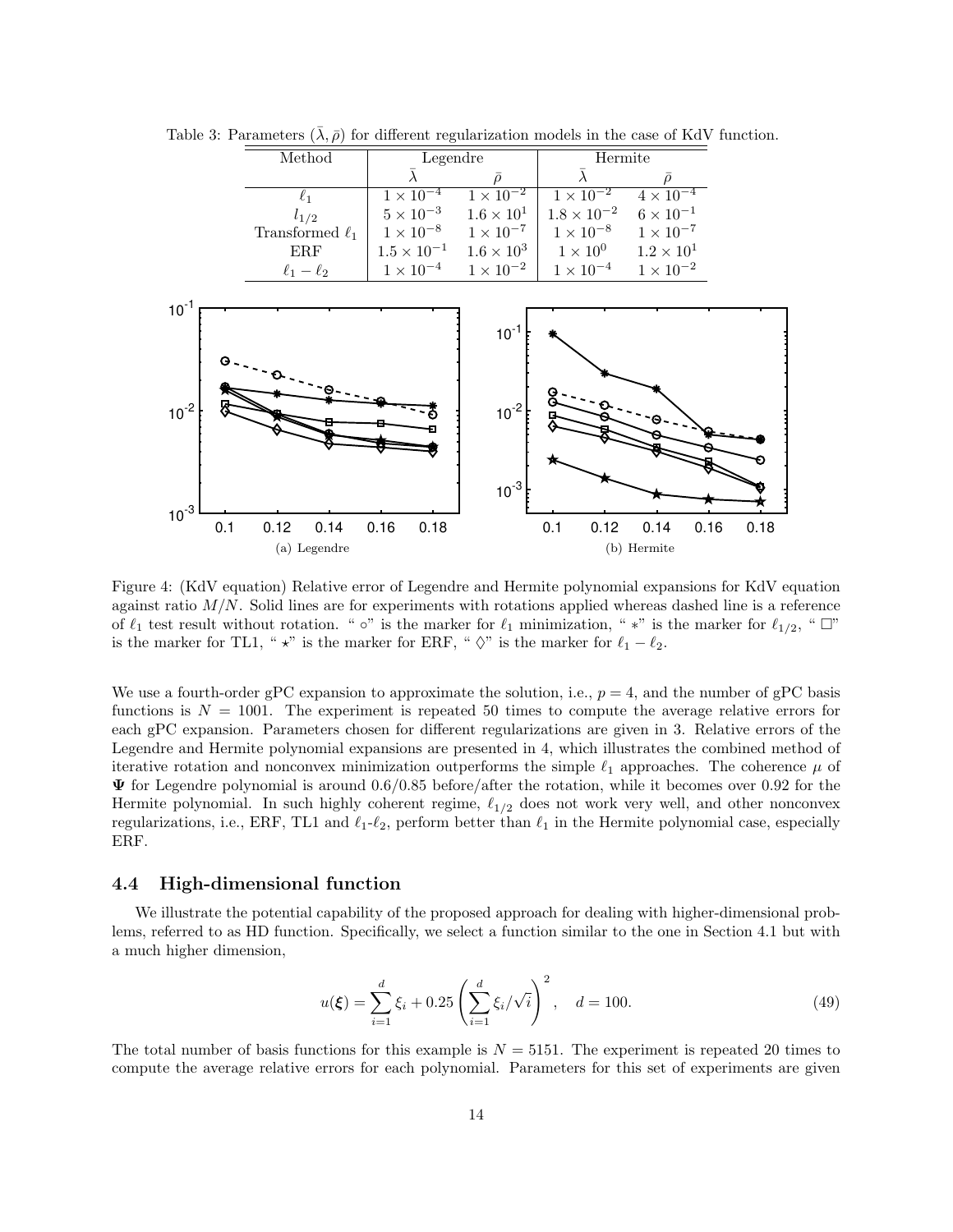

Table 4: Parameters  $(\overline{\lambda}, \overline{\rho})$  for different regularization models in the case of HD function.

Figure 5: (High-dimensional function) Relative error of Legendre and Hermite polynomial expansions for the high-dimensional function against sampling ratio  $M/N$ . Solid lines are for experiments with rotations applied whereas dashed line is a reference of  $\ell_1$  test result without rotation. "  $\circ$ " is the marker for  $\ell_1$ minimization, " \*" is the marker for  $\ell_{1/2}$ , "  $\Box$ " is the marker for TL1, " \*" is the marker for ERF, "  $\Diamond$ " is the marker for  $\ell_1 - \ell_2$ . All results with rotations are plotted with a threshold of 10<sup>-3</sup>.

in 4.4. The results are presented in 5, showing that all nonconvex methods with rotation outperforms the  $\ell_1$  approach except for ERF under the Hermite basis when sample size is small. Different from previous examples (ridge, elliptic, and KdV),  $\ell_{1/2}$  achieves the best result, as the corresponding coherence is relatively small, around 0.2/0.3 before/after rotation for the Legendre polynomial, and 0.3 for the Hermite polynomial. In addition, 5 (b) suggests that ERF method is stable with respect to sampling ratios for the Hermite basis.

#### 4.5 Discussion

We intend to discuss the effects of coherence and the number of rotations on the performance of the  $\ell_1$  and other nonconvex approaches. As reported in [26, 37, 70],  $\ell_1$ - $\ell_2$  and ERF methods perform particularly well for coherent matrices (i.e., large  $\mu$ ) and  $\ell_p$  performs well for incoherenct matrices (i.e., small  $\mu$ ), which motivates us to compute the coherence values and report in 5, 6 using the  $\ell_1-\ell_2$  method for ridge and elliptic/KdV/HD, respectively. Here, we use  $\mu$  of each iteration by  $\ell_1-\ell_2$  as an examples, and its value for other regularizations (including  $\ell_1$ ) are similar. Both tables confirm that applying rotation increases the coherence level of the sensing matrix  $\Psi$  except for the Hermite basis. As we show in numerical examples, when the coherence is large (e.g., around 0.9 or even larger in Hermite polynomial for KdV)  $\ell_1-\ell_2$  and ERF perform better than the convex  $\ell_1$  method. When the coherence is small (e.g.,  $\lesssim 0.3$  in the high-dimensional case)  $\ell_{1/2}$  gives the best results among all the competing methods. One the other hand,  $\ell_{1/2}$  may lead to unstable and unsatisfactory results, sometimes even worse than the convex  $\ell_1$  method, when the coherence of the sensing matrix is large. In the extreme case when the coherence is close to 1 (e.g., Laguerre in ridge function), the best result is only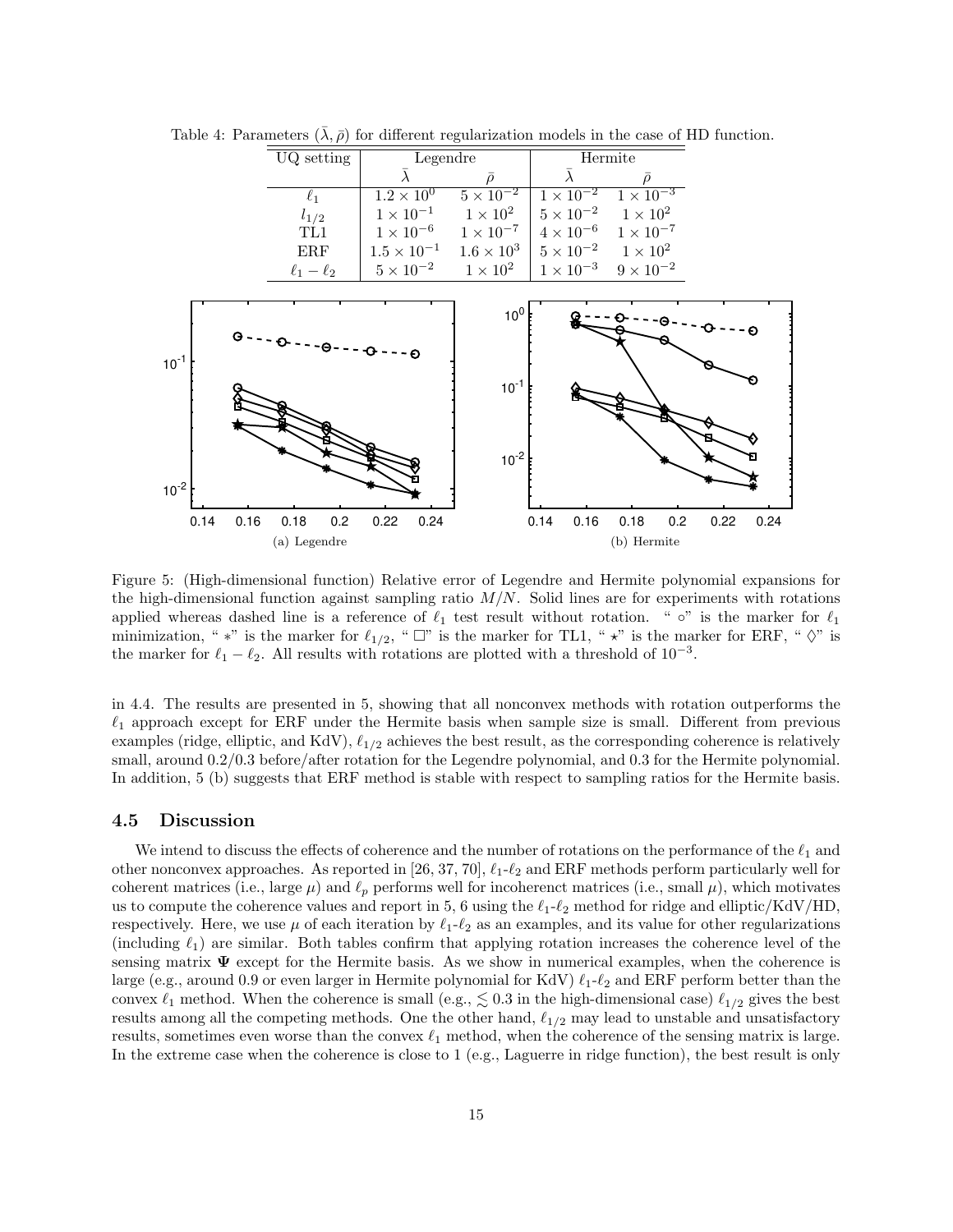|           | Ridge function |         |          |  |  |  |
|-----------|----------------|---------|----------|--|--|--|
| Rotations | Legendre       | Hermite | Laguerre |  |  |  |
|           | 0.4692         | 0.7622  | 0.9448   |  |  |  |
| 3         | 0.6833         | 0.7527  | 0.9910   |  |  |  |
| 6         | 0.6822         | 0.7519  | 0.9911   |  |  |  |
| 9         | 0.6762         | 0.7657  | 0.9911   |  |  |  |

Table 5: Average coherence of matrix  $\Psi$  (size 160  $\times$  455) for ridge function.

Table 6: Average coherence of matrix  $\Psi$  for ellip equation (matrix size 160  $\times$  816), KdV (matrix size  $160 \times 1001$  and HD function (matrix size  $1000 \times 5151$ ).

|               | Elliptic equation |         | KdV equation |         | HD function |         |
|---------------|-------------------|---------|--------------|---------|-------------|---------|
| Rotations     | Legendre          | Hermite | Legendre     | Hermite | Legendre    | Hermite |
|               | 0.5014            | 0.7770  | 0.6079       | 0.9121  | 0.2117      | 0.2852  |
|               | 0.6958            | 0.7830  | 0.8825       | 0.9223  | 0.2580      | 0.3075  |
| $\mathcal{D}$ | 0.6943            | 0.7719  | 0.8487       | 0.9167  | 0.2664      | 0.2956  |
| 3             | 0.6896            | 0.7710  | 0.8677       | 0.9214  | 0.2522      | 0.3003  |

slightly better than  $\ell_1$ , which seems difficult for any sparse recovery algorithms to succeed. This series of observations coincide with the empirical performance in CS, i.e.,  $\ell_{1/2}$  works the best for incoherent matrices, while  $\ell_1-\ell_2$  and ERF work better for coherent cases.

We then examine the effect of the number of rotations in 6. Here we use ridge function and KdV equation as an examples, and show the results by  $\ell_1-\ell_2$ . For ridge function, more rotations lead to a better accuracy, while it stagnates at 3-5 rotations for the KdV equation. This is because the ridge function has very good low-dimensional structure, i.e., the dimension can be reduced to one using a linear transformation  $\eta = A \xi$ . while the KdV equation does not have this property. Also, there is no truncation error  $\varepsilon(\xi)$  when using the gPC expansion to represent the ridge function as we use a third order expansion, while  $\varepsilon(\xi)$  exists for the KdV equation. In most practical problems, the truncation error exists and the linear transform may not yield the optimal low-dimensional structure to have sparse coefficients of the gPC expansion. Therefore, we empirically set a maximum number of rotations  $l_{\text{max}}$  to terminate iterations in the algorithm.

Finally, we present the computation time in 7. All the experiments are performed on an AMD Ryzen 5 3600, 16 GB RAM machine on Windows 10 1904 and 2004 with MATLAB 2018b. The major computation comes from two components: one is the  $\ell_1$ - $\ell_2$  minimization and the other is to find the rotation matrix A. The computation complexity for every iteration of the  $\ell_1-\ell_2$  algorithm is  $O(M^3 + M^2N)$ , which reduces to  $O(M^2N)$  as we assume  $M \ll N$ . In practice, we choose the maximum outer/inner numbers in Algorithm 1 as  $n_{max} = 10, k_{max} = 2N$  respectively, and hence the complexity for  $\ell_1$ - $\ell_2$  algorithm is  $O(M^2N^2)$ . To find the rotation matrix A, one has to construct a matrix W using (33) with complexity of  $O(M^3N)$ , followed by SVD with complexity of  $O(M^3N + M^2N^2)$ . Therefore, the total complexity of our approach is  $O(M^2N^2)$  per rotation. We divide the time of Legendre polynomial reported in 7 by  $l_{\text{max}}(MN)^2$ , getting  $1.39e^{-10}$ ,  $1.95e^{-10}$ , and  $0.25e^{-10}$ . As the ratios are of the same order, the empirical results are consistent with the complexity analysis.

## 5 Conclusions

In this work, we proposed an alternating direction method to identify a rotation matrix iteratively in order to enhance the sparsity of gPC expansion, followed by several nonconvex minimization scheme to efficiently identify the sparse coefficients. We used a general framework to incorporate any regularization whose proximal operator can be found efficiently (including  $\ell_1$ ) into the rotational method. As such, it improves the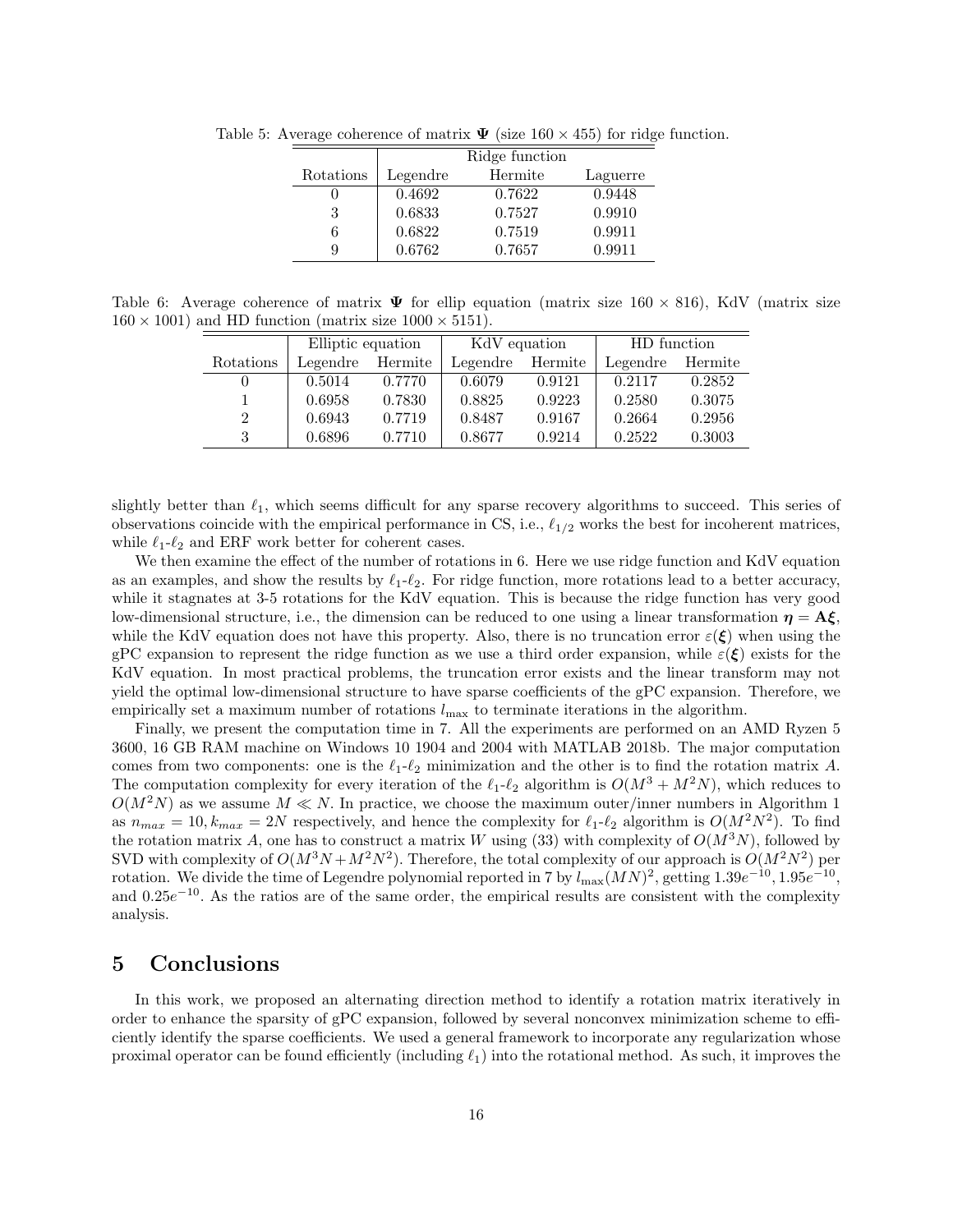

Figure 6: Relative error vs rotation. The size of  $\Psi$  is  $160 \times 455$  in the Ridge problem and  $160 \times 1001$  in the KdV problem.

accuracy of the compressive sensing method to construct the gPC expansions from a small amount of data. In particular, the rotation is determined by seeking the directions of maximum variation for the QoI through SVD of the gradients at different points in the parameter space. The linear system after rotations becomes ill-conditioned, specifically more coherent, which motivated us to choose the nonconvex method instead of the convex  $\ell_1$  approach for sparse recovery. We conducted extensive simulations under various scenarios, including a ridge function, an elliptic equation, KdV equation, and a HD function with Legendre, Hermite, and Laguerre polynomials, all of which are widely used in practice. Our experimental results demonstrated that the proposed combination of rotation estimation and nonconvex methods significantly outperforms the standard  $\ell_1$  minimization (without rotation). In different coherence scenarios, there are different nonconvex regularizations (combined with rotations) that outperforms the rotational CS with the  $\ell_1$  approach. Specifically,  $\ell_1-\ell_2$  and ERF work well for coherent systems, while  $\ell_{1/2}$  excels in incoherent ones, which are aligned with the observations in CS studies.

## Acknowledgement

This work was partially supported by NSF CAREER 1846690. Xiu Yang was supported by the U.S. Department of Energy (DOE), Office of Science, Office of Advanced Scientific Computing Research (ASCR) as part of Multifaceted Mathematics for Rare, Extreme Events in Complex Energy and Environment Systems (MACSER).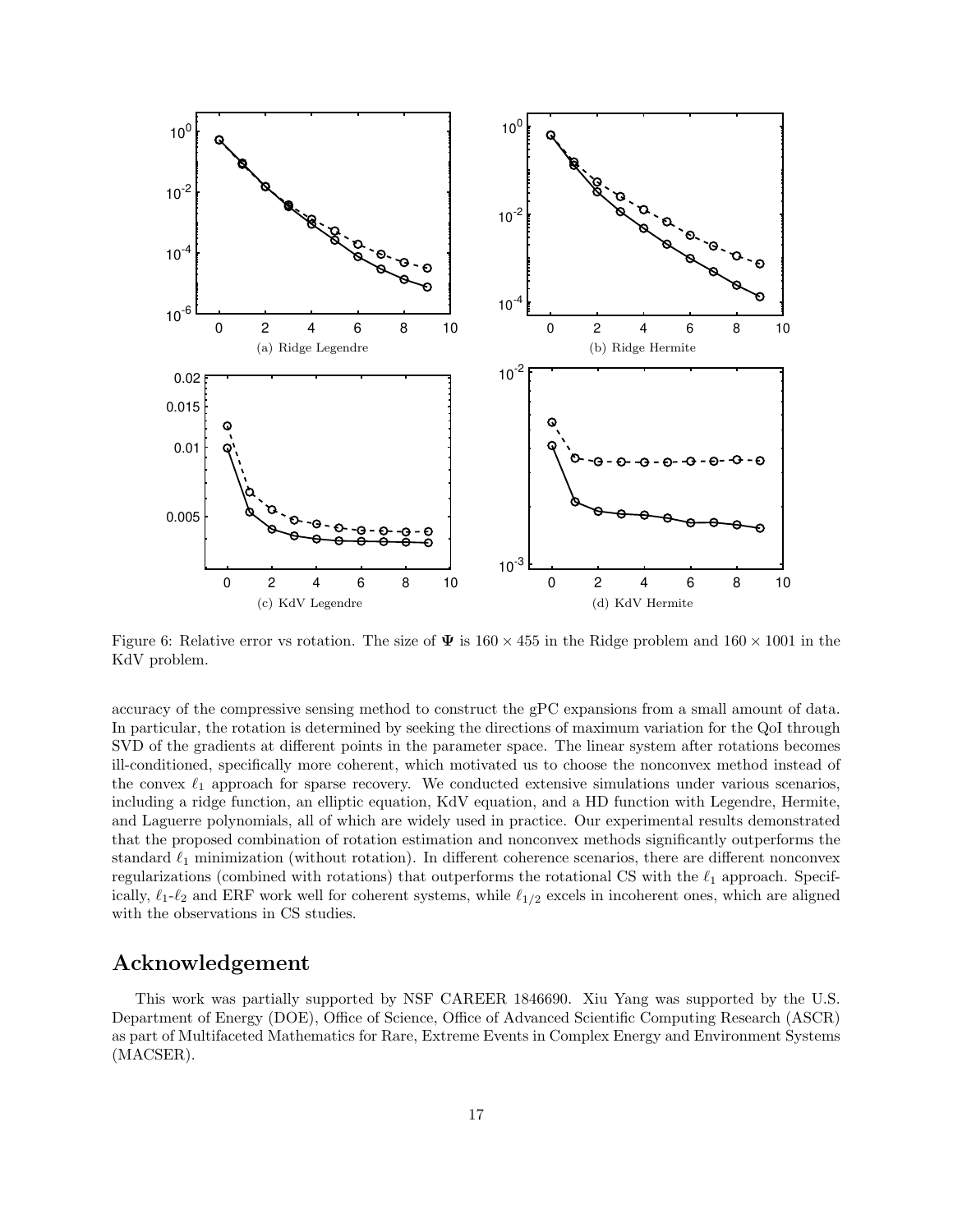| Time (sec.)       | dimension          | rotations | Legendre | Hermite | Laguerre |
|-------------------|--------------------|-----------|----------|---------|----------|
| Ridge function    | $160 \times 455$   |           | 6.53     | 4.31    | 16.19    |
| Elliptic equation | $220 \times 816$   |           | 5.26     | 11.96   | N/A      |
| KdV equation      | $160 \times 1001$  |           | 15.03    | 14.33   | N/A      |
| HD function       | $1000 \times 5151$ |           | 2041.82  | 2102.04 | N/A      |

Table 7: Computation time per each random realization, averaged over 20 trials. (N/A means a certain case is not available.)

## References

- [1] B. Adcock, Infinite-dimensional compressed sensing and function interpolation, Found. of Comput. Math., (2017), pp. 1–41.
- [2] B. ADCOCK, S. BRUGIAPAGLIA, AND C. G. WEBSTER, Compressed sensing approaches for polynomial approximation of high-dimensional functions, in Compressed Sensing and its Applications, Springer, 2017, pp. 93–124.
- [3] N. ALEMAZKOOR AND H. MEIDANI, Divide and conquer: An incremental sparsity promoting compressive sampling approach for polynomial chaos expansions, Comput. Methods Appl. Mech. Eng., 318 (2017), pp. 937–956.
- [4] I. BABUŠKA, F. NOBILE, AND R. TEMPONE, A stochastic collocation method for elliptic partial differential equations with random input data, SIAM Rev., 52 (2010), pp. 317–355.
- [5] A. S. BANDEIRA, E. DOBRIBAN, D. G. MIXON, AND W. F. SAWIN, Certifying the restricted isometry property is hard, IEEE Trans. Inf. Theory, 59 (2013), pp. 3448-3450.
- [6] G. BLATMAN AND B. SUDRET, Adaptive sparse polynomial chaos expansion based on least angle regression, J. Comput. Phys., 230 (2011), pp. 2345–2367.
- [7] S. Boyd, N. Parikh, E. Chu, B. Peleato, and J. Eckstein, Distributed optimization and statistical learning via the alternating direction method of multipliers, Found. Trends Mach. Learn., 3 (2011), pp. 1– 122.
- [8] A. M. BRUCKSTEIN, D. L. DONOHO, AND M. ELAD, From sparse solutions of systems of equations to sparse modeling of signals and images, SIAM Rev., 51 (2009), pp. 34–81.
- [9] R. H. Cameron and W. T. Martin, The orthogonal development of non-linear functionals in series of fourier-hermite functionals, Ann. Math., (1947), pp. 385–392.
- [10] E. J. CANDES, The restricted isometry property and its implications for compressed sensing, C.R. Math., 346 (2008), pp. 589–592.
- [11] E. J. CANDÈS, J. K. ROMBERG, AND T. TAO, Stable signal recovery from incomplete and inaccurate measurements, Comm. Pure Appl. Math, 59 (2006), pp. 1207–1223.
- [12] E. J. CANDÈS AND M. B. WAKIN, An introduction to compressive sampling, IEEE Signal Process. Mag., 25 (2008), pp. 21–30.
- [13] E. J. CANDÈS, M. B. WAKIN, AND S. P. BOYD, Enhancing sparsity by reweighted l1 minimization, J. Fourier Anal. Appl., 14 (2008), pp. 877–905.
- [14] R. Chartrand, Exact reconstruction of sparse signals via nonconvex minimization, IEEE Signal Process Lett., 14 (2007), pp. 707–710.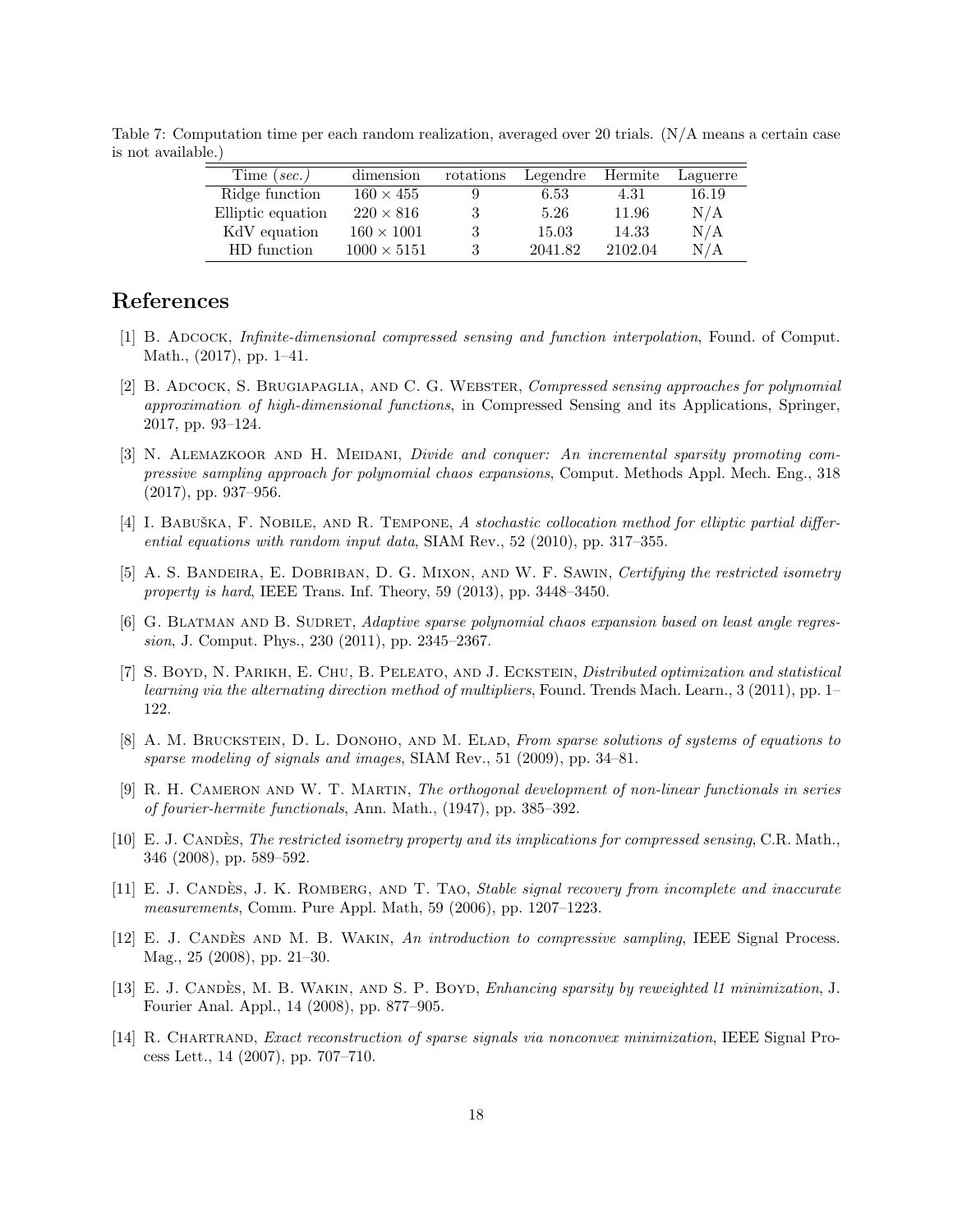- [15] P. G. Constantine, E. Dow, and Q. Wang, Active subspace methods in theory and practice: Applications to kriging surfaces, SIAM J. Sci. Comput., 36 (2014), pp. A1500–A1524.
- [16] W. Dai and O. Milenkovic, Subspace pursuit for compressive sensing: Closing the gap between performance and complexity, tech. rep., ILLINOIS UNIV AT URBANA-CHAMAPAIGN, 2008.
- [17] D. L. DONOHO, *Compressed sensing*, IEEE Trans. Inf. Theory, 52 (2006), pp. 1289–1306.
- [18] D. L. DONOHO AND M. ELAD, *Optimally sparse representation in general (nonorthogonl) dictionaries* via l1 minimization, Proc. Nat. Acad. Scien. USA, 100 (2003), pp. 2197–2202.
- [19] D. L. DONOHO, M. ELAD, AND V. N. TEMLYAKOV, Stable recovery of sparse overcomplete representations in the presence of noise, IEEE Trans. Inf. Theory, 52 (2006), pp. 6–18.
- [20] A. Doostan and H. Owhadi, A non-adapted sparse approximation of PDEs with stochastic inputs, J. Comput. Phys., 230 (2011), pp. 3015–3034.
- [21] O. G. ERNST, A. MUGLER, H.-J. STARKLOFF, AND E. ULLMANN, On the convergence of generalized polynomial chaos expansions, ESAIM: Math. Model. Numer. Anal., 46 (2012), pp. 317–339.
- [22] S. FOUCART AND H. RAUHUT, A mathematical introduction to compressive sensing, Birkhäuser Basel, 2013.
- [23] R. G. Ghanem and P. D. Spanos, Stochastic finite elements: a spectral approach, Springer-Verlag, New York, 1991.
- [24] R. GRIBONVAL AND M. NIELSEN, Sparse representations in unions of bases, IEEE Trans. Inf. Theory, 49 (2003), pp. 3320–3325.
- [25] L. Guo, J. Li, AND Y. Liu, Stochastic collocation methods via minimisation of the transformed  $l_1$ penalty, East Asian Journal on Applied Mathematics, 8 (2018), pp. 566–585.
- [26] W. Guo, Y. Lou, J. Qin, and M. Yan, A novel regularization based on the error function for sparse recovery, arXiv preprint arXiv:2007.02784, (2020).
- [27] J. Hampton and A. Doostan, Compressive sampling of polynomial chaos expansions: Convergence analysis and sampling strategies, J. Comput. Phys., 280 (2015), pp. 363–386.
- [28]  $\_\_\_\_\_\$ Basis adaptive sample efficient polynomial chaos (base-pc), J. Comput. Phys., 371 (2018), pp. 20– 49.
- [29] J. D. JAKEMAN, M. S. ELDRED, AND K. SARGSYAN, *Enhancing*  $\ell_1$ -minimization estimates of polynomial chaos expansions using basis selection, J. Comput. Phys., 289 (2015), pp. 18–34.
- [30] J. D. Jakeman, A. Narayan, and T. Zhou, A generalized sampling and preconditioning scheme for sparse approximation of polynomial chaos expansions, SIAM J. Sci. Comput., 39 (2017), pp. A1114-A1144.
- [31] M. JARDAK, C.-H. SU, AND G. E. KARNIADAKIS, Spectral polynomial chaos solutions of the stochastic advection equation, J. Sci. Comput., 17 (2002), pp. 319–338.
- [32] M.-J. LAI, Y. XU, AND W. YIN, Improved iteratively reweighted least squares for unconstrained smoothed  $\ell_q$  minimization, SIAM J. Numer. Anal., 51 (2013), pp. 927–957.
- [33] H. LEI, X. YANG, Z. LI, AND G. E. KARNIADAKIS, Systematic parameter inference in stochastic mesoscopic modeling, J. Comput. Phys., 330 (2017), pp. 571–593.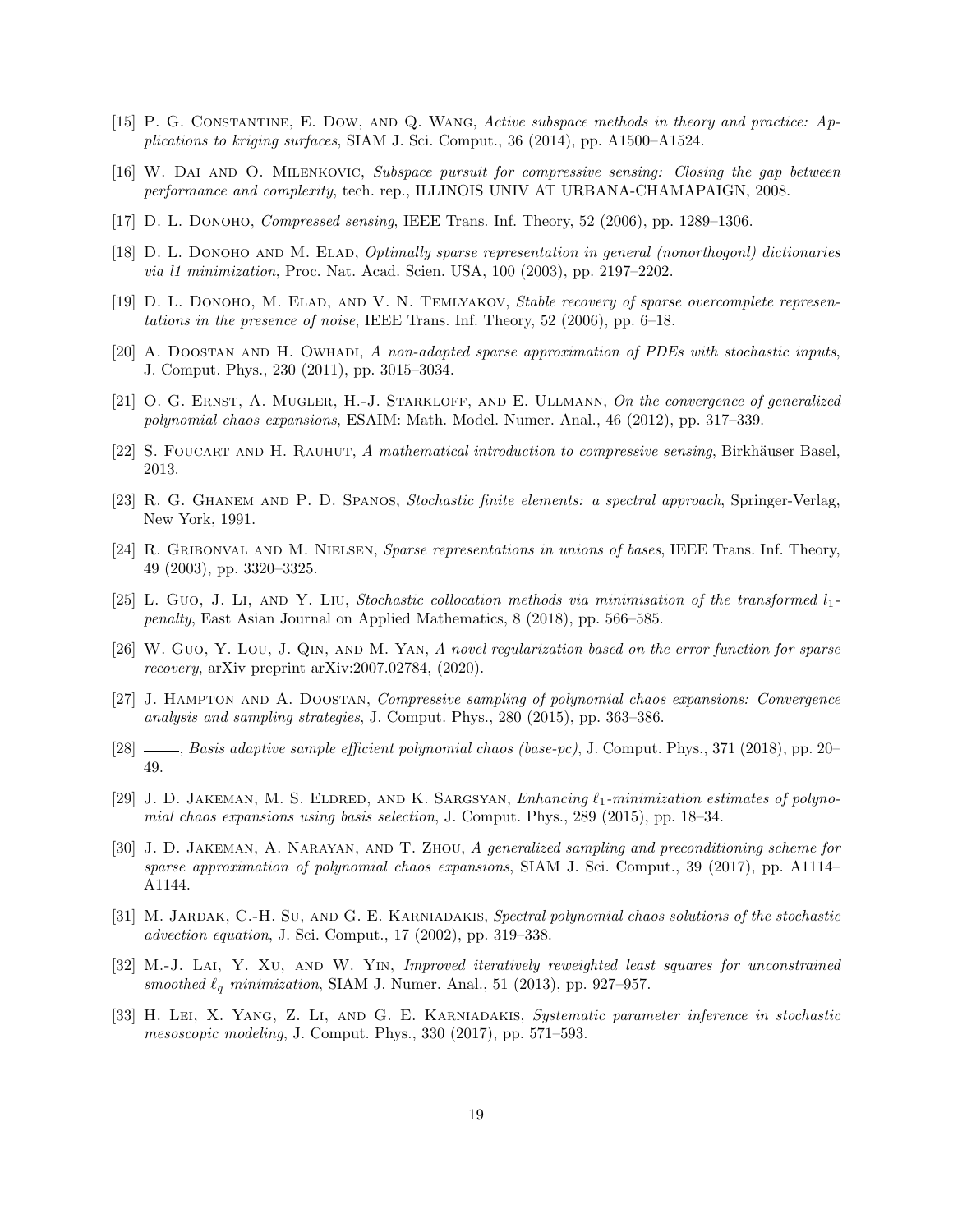- [34] H. LEI, X. YANG, B. ZHENG, G. LIN, AND N. A. BAKER, Constructing surrogate models of complex systems with enhanced sparsity: quantifying the influence of conformational uncertainty in biomolecular solvation, SIAM Multiscale Model. Simul., 13 (2015), pp. 1327–1353.
- [35] K.-C. Li, Sliced inverse regression for dimension reduction, J. Am. Stat. Assoc., 86 (1991), pp. 316–327.
- [36] Y. LOU AND M. YAN, Fast  $11$ -12 minimization via a proximal operator, J. Sci. Comput., 74 (2018), pp. 767–785.
- [37] Y. Lou, P. YIN, Q. HE, AND J. XIN, Computing sparse representation in a highly coherent dictionary based on difference of  $L_1$  and  $L_2$ , J. Sci. Comput., 64 (2015), pp. 178-196.
- [38] Y. Lou, P. Yin, and J. Xin, Point source super-resolution via non-convex l1 based methods, J. Sci. Comput., 68 (2016), pp. 1082–1100.
- [39] J. Lv, Y. FAN, ET AL., A unified approach to model selection and sparse recovery using regularized least squares, Annals of Stat., 37 (2009), pp. 3498–3528.
- [40] X. MA AND N. ZABARAS, An adaptive high-dimensional stochastic model representation technique for the solution of stochastic partial differential equations, J. Comput. Phys., 229 (2010), pp. 3884–3915.
- [41] B. K. NATARAJAN, Sparse approximate solutions to linear systems, SIAM J. Comput., 24 (1995), pp. 227–234.
- [42] H. Ogura, Orthogonal functionals of the Poisson process, IEEE Trans. Inf. Theory, 18 (1972), pp. 473– 481.
- [43] J. PENG, J. HAMPTON, AND A. DOOSTAN, A weighted  $\ell_1$ -minimization approach for sparse polynomial chaos expansions, J. Comput. Phys., 267 (2014), pp. 92–111.
- [44]  $\_\_\_\_\_$ , On polynomial chaos expansion via gradient-enhanced  $\ell_1$ -minimization, J. Comput. Phys., 310 (2016), pp. 440–458.
- [45] Y. Rahimi, C. Wang, H. Dong, and Y. Lou, A scale invariant approach for sparse signal recovery, SIAM J. Sci. Comput., 41 (2019), pp. A3649–A3672.
- [46] H. RAUHUT AND R. WARD, Sparse legendre expansions via  $l_1$ -minimization, J. Approx. Theory, 164 (2012), pp. 517–533.
- [47] H. RAUHUT AND R. WARD, Interpolation via weighted  $\ell_1$  minimization, Appl. Comput. Harmon. Anal. 40 (2016), pp.  $321 - 351$ .
- [48] T. M. Russi, Uncertainty quantification with experimental data and complex system models, PhD thesis, UC Berkeley, 2010.
- [49] K. Sargsyan, C. Safta, H. N. Najm, B. J. Debusschere, D. Ricciuto, and P. Thornton, Dimensionality reduction for complex models via bayesian compressive sensing, Int. J. Uncertain. Quantif., 4 (2014).
- [50] X. Shen, W. Pan, and Y. Zhu, Likelihood-based selection and sharp parameter estimation, J. Am. Stat. Assoc., 107 (2012), pp. 223–232.
- [51] S. Smolyak, Quadrature and interpolation formulas for tensor products of certain classes of functions, Sov. Math. Dokl., 4 (1963), pp. 240–243.
- [52] M. A. Tatang, W. Pan, R. G. Prinn, and G. J. McRae, An efficient method for parametric uncertainty analysis of numerical geophysical models, J. Geophys. Res-Atmos. (1984–2012), 102 (1997), pp. 21925–21932.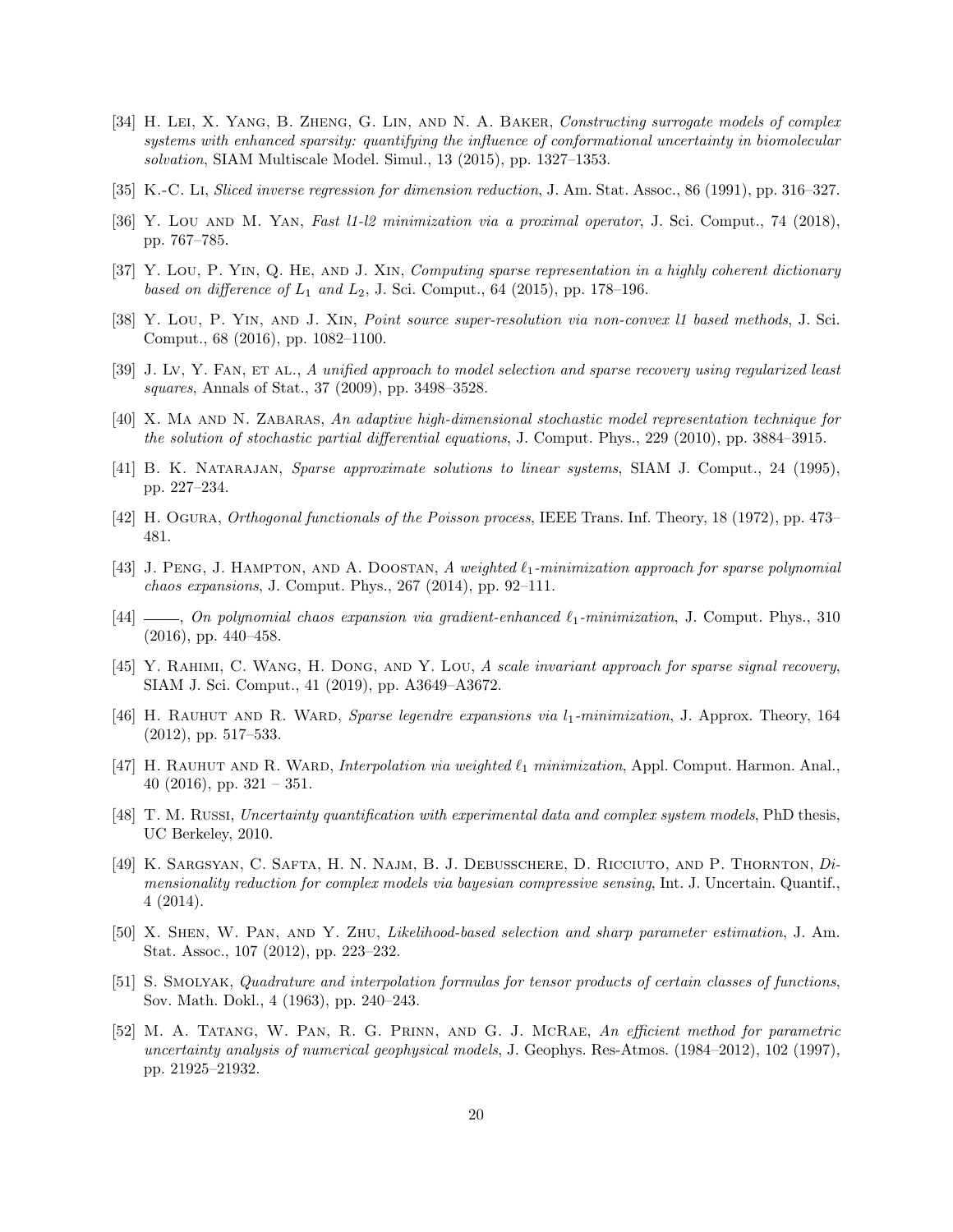- [53] A. M. TILLMANN AND M. E. PFETSCH, The computational complexity of the restricted isometry property, the nullspace property, and related concepts in compressed sensing, IEEE Trans. Inf. Theory, 60 (2014), pp. 1248–1259.
- [54] R. TIPIREDDY AND R. GHANEM, *Basis adaptation in homogeneous chaos spaces*, J. Comput. Phys., 259 (2014), pp. 304–317.
- [55] P. Tsilifis, X. Huan, C. Safta, K. Sargsyan, G. Lacaze, J. C. Oefelein, H. N. Najm, and R. G. GHANEM, Compressive sensing adaptation for polynomial chaos expansions, J. Comput. Phys., 380 (2019), pp. 29–47.
- [56] C. WANG, M. YAN, Y. RAHIMI, AND Y. LOU, Accelerated schemes for the  $L_1/L_2$  minimization, IEEE Trans. Signal Process., 68 (2020), pp. 2660–2669.
- [57] D. XIU AND J. S. HESTHAVEN, *High-order collocation methods for differential equations with random* inputs, SIAM J. Sci. Comput., 27 (2005), pp. 1118–1139.
- [58] D. XIU AND G. E. KARNIADAKIS, The Wiener-Askey polynomial chaos for stochastic differential equations, SIAM J. Sci. Comput., 24 (2002), pp. 619–644.
- [59] Z. XU, X. CHANG, F. XU, AND H. ZHANG,  $L_{1/2}$  regularization: A thresholding representation theory and a fast solver, IEEE Trans. Neural Netw. Learn. Syst., 23 (2012), pp. 1013–1027.
- [60] Z. Xu and T. Zhou, On sparse interpolation and the design of deterministic interpolation points, SIAM J. Sci. Comput., 36 (2014), pp. A1752–A1769.
- [61] L. YAN, L. GUO, AND D. XIU, Stochastic collocation algorithms using  $l_1$ -minimization, Int. J. Uncertain. Quan., 2 (2012), pp. 279–293.
- [62] X. Yang, D. A. Barajas-Solano, W. S. Rosenthal, and A. M. Tartakovsky, PDF estimation for power grid systems via sparse regression, arXiv preprint arXiv:1708.08378, (2017).
- [63] X. Yang, M. Choi, G. Lin, and G. E. Karniadakis, Adaptive ANOVA decomposition of stochastic incompressible and compressible flows, J. Comput. Phys., 231 (2012), pp. 1587–1614.
- [64] X. YANG AND G. E. KARNIADAKIS, Reweighted  $\ell_1$  minimization method for stochastic elliptic differential equations, J. Comput. Phys., 248 (2013), pp. 87–108.
- [65] X. Yang, H. Lei, N. Baker, and G. Lin, Enhancing sparsity of Hermite polynomial expansions by iterative rotations, J. Comput. Phys., 307 (2016), pp. 94–109.
- [66] X. Yang, H. Lei, P. Gao, D. G. Thomas, D. L. Mobley, and N. A. Baker, Atomic radius and charge parameter uncertainty in biomolecular solvation energy calculations, J. Chem. Theory Comput., 14 (2018), pp. 759–767.
- [67] X. Yang, W. Li, and A. Tartakovsky, Sliced-inverse-regression–aided rotated compressive sensing method for uncertainty quantification, SIAM/ASA J. Uncertainty, 6 (2018), pp. 1532–1554.
- [68] X. Yang, X. Wan, L. Lin, and H. Lei, A general framework for enhancing sparsity of generalized polynomial chaos expansions, Int. J. Uncertain. Quantif., 9 (2019).
- [69] P. YIN, E. ESSER, AND J. XIN, Ratio and difference of  $l_1$  and  $l_2$  norms and sparse representation with coherent dictionaries, Comm. Inf. Syst., 14 (2014), pp. 87–109.
- [70] P. Yin, Y. Lou, Q. HE, AND J. Xin, Minimization of  $\ell_{1-2}$  for compressed sensing, SIAM J. Sci. Comput., 37 (2015), pp. A536–A563.